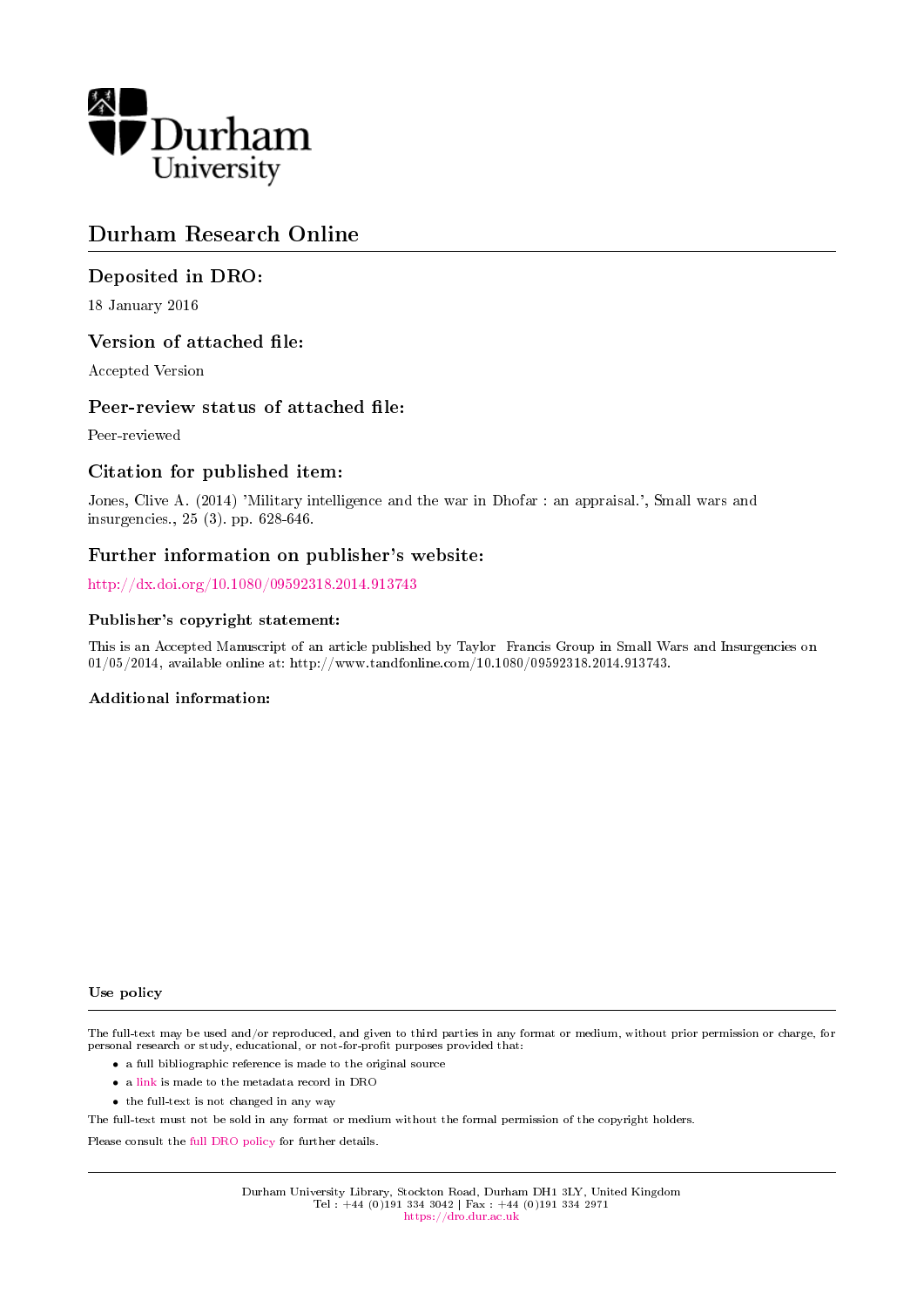# Professor Clive Jones

School of Government and International Affairs University of Durham Durham DH1 3TU UK

# **Military Intelligence and the War in Dhofar: An Appraisal**

## *Abstract*

This article examines the role military intelligence played in the Dhofar campaign between 1970-1976. Drawing on an array of sources, it examines not only the crucial role played by military intelligence in prosecuting a successful operational campaign against a Marxist inspired insurgency, but equally, the importance that intelligence played in consolidating the Al-Bu-Said dynasty when across Oman and Dhofar itself, the material benefits to be had from the discovery and production of oil had yet to be realised.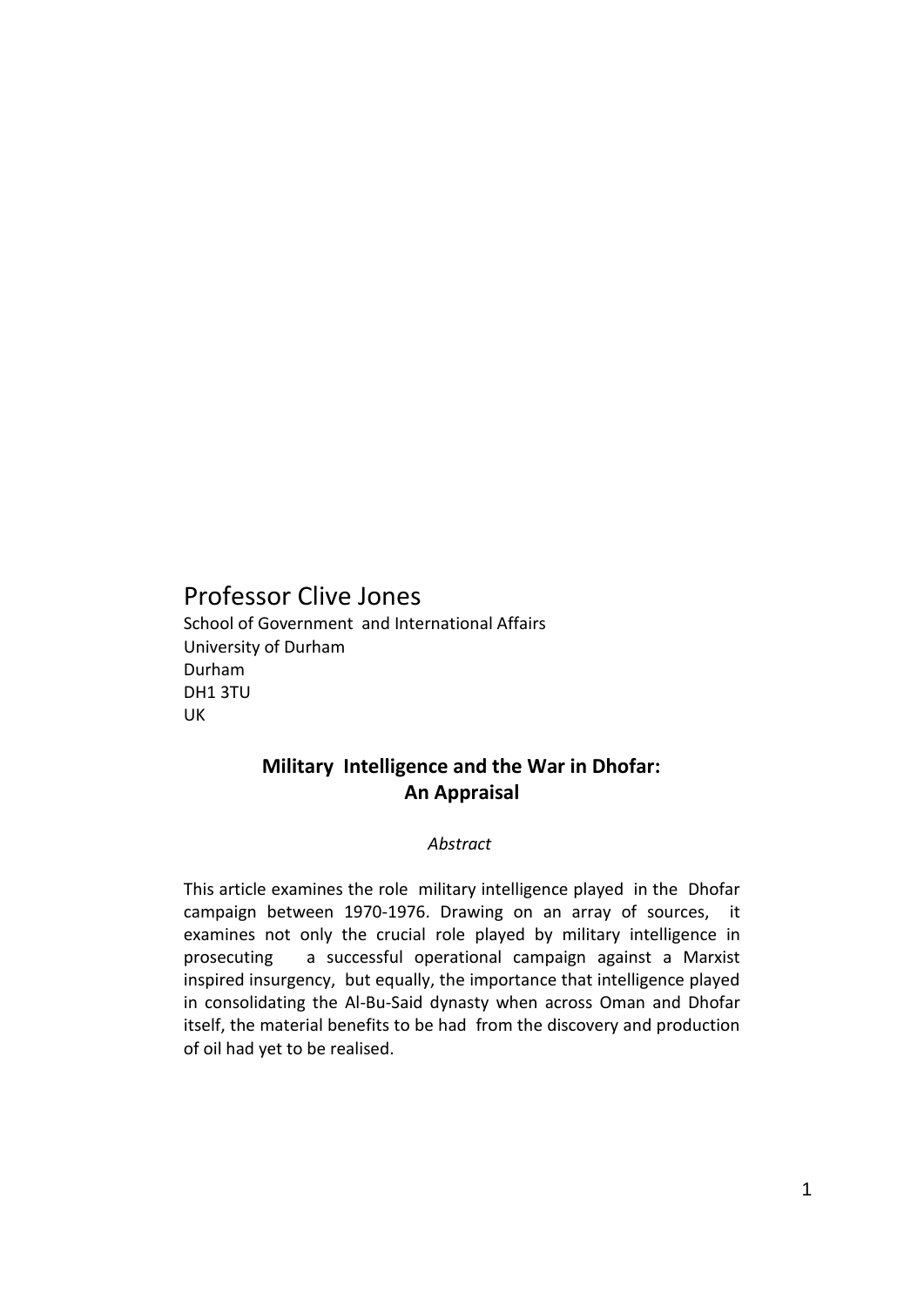### Introduction

It remains a truism that the acquisition and use of intelligence, as well as developing and maintaining the required machinery to sustain its timely production is integral to the prosecution of any successful counter-insurgency (COIN) campaign. Given this recognition, it is perhaps surprising that even today amid the vast array of literature dealing with COIN, relatively little scholarly attention has been devoted to the role played by intelligence, and in particular military intelligence in campaigns where perhaps time and distance have served to assuage certain sensitivities. The Dhofar campaign remains a case in point. How the campaign was fought and the extent of British involvement was long been dominated by narratives that highlight the role played by the British 22 Special Air Service Regiment (22 SAS), a role that while seen as important – not least in the training and operations of the *Firqat -* has tended to overshadow the wider contribution and role of the Sultan's Armed Forces (SAF) who undertook the bulk of the fighting on the Jebel. $<sup>1</sup>$ </sup>

More recently, a sense of balance has been restored. The crucial role played by British officers serving on secondment with the SAF has increasingly been recognised, not least in the excellent study by Ian Gardiner, *In the Service of the Sultan*. Even so, discussion of the crucial role played by military intelligence remains conspicuous by its absence, a sin of omission that even extends to the current British Army Field Manual on COIN that otherwise extols the Dhofar campaign as 'one of the most successful counter insurgency operations in the twentieth century' and whose lessons are again being studied and digested by the British, Australian, US and Canadian armed forces. $2$  Only one systematic study has ever appeared that analyses the evolution of intelligence structures in Oman throughout this period, a study that while informed by a historic narrative, remains focused on the ethnographic evolution of Oman's intelligence services from its dependence on British tutelage to its control by indigenous expertise by the 1990s. $3$ 

This omission is even more surprising when one considers that the current lexicon applied to describe intelligence led operations in Afghanistan - the human terrain, intelligence preparation of the environment and 'areas of intelligence interest' - is a vocabulary that can equally be used to frame and understand events in Dhofar some four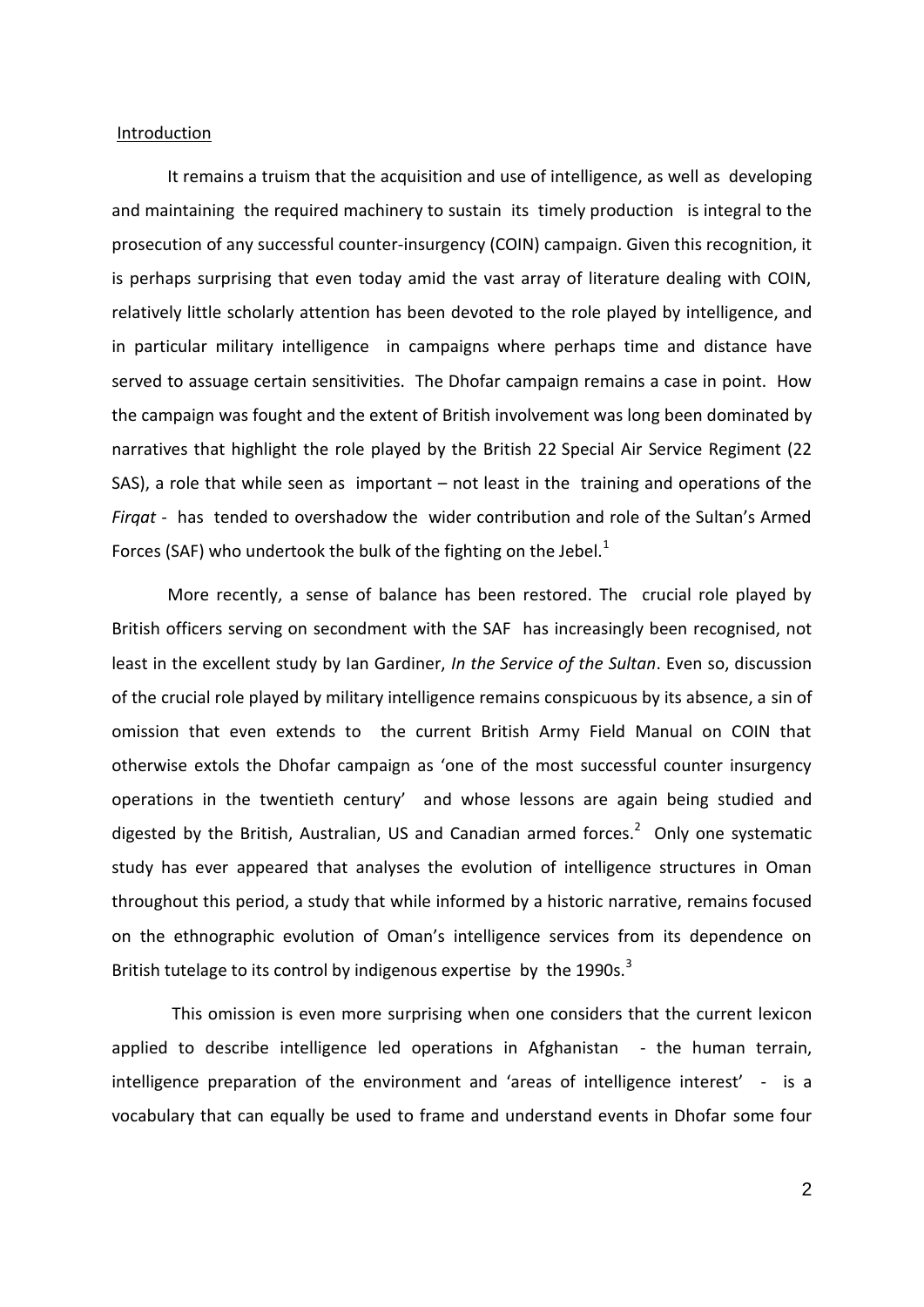decades previously and in particular how tribes across Dhofar were suborned as part of a wider attempt to fragment and eventually defeat an insurgency.

Such analogies aside however, the campaign in Dhofar is perhaps unique in one important respect: it stands alone as an example where military intelligence went beyond its functional task of providing timely information to the SAF; rather, it played an important role, hitherto overlooked in securing the state, helping to shape constructs of legitimacy among tribal groupings - such as the Qara (the original jebalis) Bayt Kathir and the Mahra centred on the denial of the other - that is framing tribal sentiment around a rejection of the secular Marxist orientation of Popular Front for the Liberation of Oman and the Arabian Gulf (PFLOAG) - rather than necessarily accentuating the positive virtues of supporting a dynastic order – the al-Bu Said - whose material largesse had yet to be fully realised.<sup>4</sup> As such, the traditional (and often simplistic) emphasis on 'hearts and minds' that conflates political loyalty with material wellbeing in deciding popular support requires some qualification in the case of the Dhofar campaign. In particular, how military intelligence came to understand and manipulate the tribal nature of the insurgency – the human terrain and its shifting loyalties - and how in turn this helped shape assessments of the operational environment remains an underexplored yet critical element of wider operations undertaken by the SAF that eventually defeated the guerrillas. This was no mean achievement in a country where, according to the Brigadier John Graham, commanding officer of the SAF between 1970-1972, 'patriotism', let alone loyalty was a 'rare characteristic'.<sup>5</sup>

Based on archival sources, private papers, oral archives and interviews with former intelligence officials, this article begins by examining the intelligence deficit faced by the British at the start of the Dhofar campaign, a deficit which for the most was actually not fully addressed until 1975. Even so, the establishment of an effective 'intelligence cycle' with the arrival of personnel from the British Army's Intelligence Corps in 1970 allowed the human terrain to be both understood, mapped and exploited properly for the first time, a process whose impact came to be felt beyond immediate operational need. Indeed, while pro-Sultan attitudes among the tribes undoubtedly took time to mature, military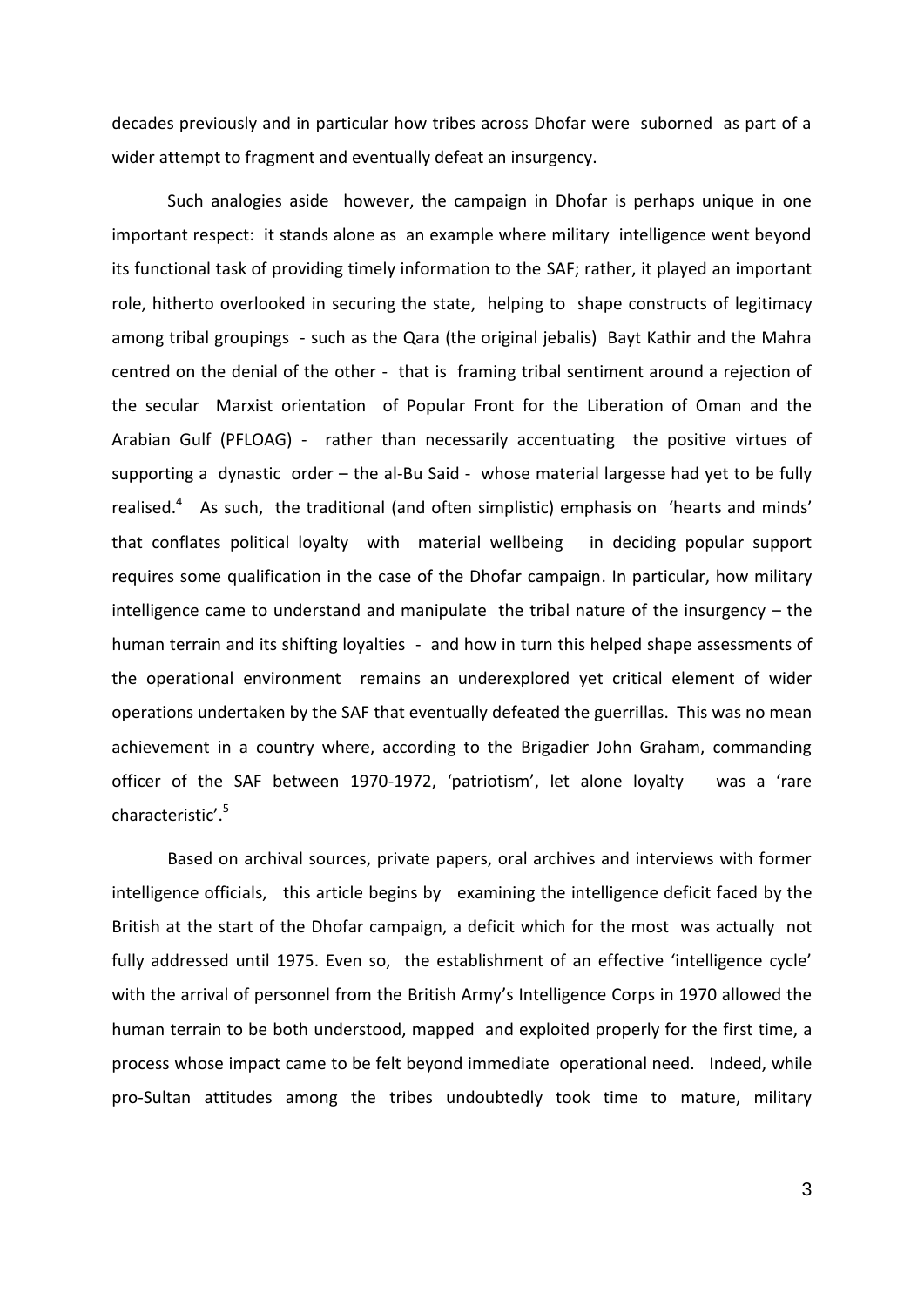intelligence was influential in helping to promote the wider acceptance of the Sultan's rule across the tribal landscape.

### The Origins of the Insurgency

The origins of the insurgency in Oman and Dhofar and the region of Dhofar in particular lay in the increased resentment among expatriate Dhofari workers in the early 1960s. Exposed to the siren-like calls of Arab Nationalism and the emergence of seemingly modern, dynamic Republican regimes in Egypt, Syria and Iraq, the archaic and isolationist rule of Sultan Said Bin Taimur by contrast was antediluvian. Oman lacked the basic infrastructure of a modern state despite the export of oil in commercial quantities by 1967. Radios were banned, there existed few metalled roads while education was limited to a select few required to run the country. The emergence therefore of the Dhofar Liberation Front (DLF) in 1964 as a focus of opposition was therefore almost inevitable when combined with the feelings of total estrangement from the Omani state. Indeed, lying some 600 miles from the capital Muscat, Dhofaris considered themselves distinct from the Arabs of Oman in language, history and culture.<sup>6</sup>

 Combining Islamic piety with heartfelt if poorly articulated national aspirations based on tribal affinity, the DLF in which the Bayt Kathir were particularly prominent rejected closer ties with the rest of Oman in preference for Dhofari independence. From 1967 onwards however, the programme of the DLF became subservient to, and eventually subsumed by the more radical policies pursued by the PFLOAG. The emergence of PFLOAG was a direct result of the establishment in 1967 of the People's Democratic Republic of Yemen (PDRY), following the final withdrawal of British troops from Aden and South Arabia in 1967. The new Republic, dominated by a Marxist government bent on introducing 'scientific socialism' to the Arabian peninsula began to exercise increasing influence over the military and political direction of the insurgency in neighbouring Dhofar, an influence that had by 1969 taken on a decidedly radical complexion.<sup>7</sup> Indeed, as late as 1981 and long after the bulk of the insurgents had been vanquished, the PDRY remained beholden enough to its ideological affinity to continue its support for the remnants of PFLOAG. <sup>8</sup>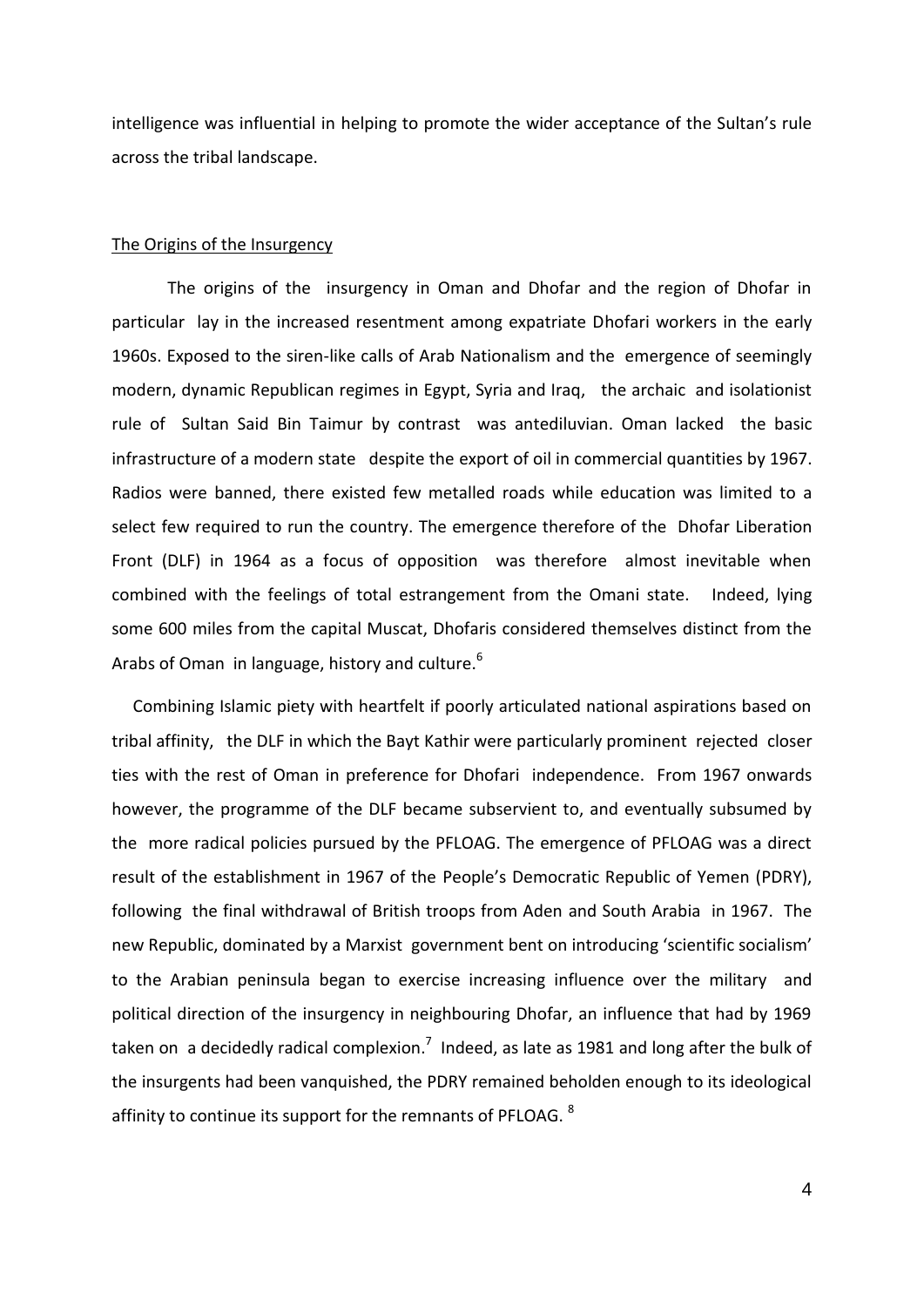Although Anglo-Omani ties dated back to the late eighteenth century, it was only in 1958 that a treaty was signed that codified the military relationship between Muscat and London. In return for control of air facilities on the island of Masirah and Salalah in Dhofar, Britain agreed to help with development of the SAF, an agreement that included the provision of some officers on secondment from the British Armed forces with 'contract officers' – a politically acceptable term for mercenaries – supplementing the rest. With regards to the latter, their quality was decidedly mixed. $9$  By the late 1960s however, the growing magnitude of the insurgency presented the United Kingdom with the prospect of two main overlapping strategic concerns. The attempt by London to form the Trucial states of Abu Dhabi, Dubai, Sharjah, Ajman, Umm al-Quwain, Ras al-Khamaih and Fujairah into a single polity - eventually to become the United Arab Emirates - would be threatened by the overthrow of a dynastic order in Oman by a movement whose ideological basis was anathema to very idea of dynastic states based on tribal hierarchy. Moreover, in light of the material support given to the PDRY by the Soviet Union (as well as the People's Republic of China) the collapse of the Sultanate and the emergence of a revolutionary regime in its wake could allow Moscow to exercise control over the strategic Musandam peninsula guarding the Strait of Hormuz and with it, the capability to interdict Western oil supplies in times of crisis. 10

Against the wider context of the Cold War, such a scenario informed the deliberations of the Joint Intelligence Committee (JIC) in the immediate aftermath of Britain's withdrawal from Aden, although as a more recent study has argued, the JIC 'broadly ascribed the growth of violence to internal actors and conditions'. As such there remained a clear difference to be drawn between outright 'external instigation and external support' of the growing insurgency across Dhofar.  $11$  Perception of threat was all however and certainly, among British officers who served in Oman there remained a strong belief that should Dhofar fall to PFLOAG, energy supplies to the west would have been 'seriously jeopardised.<sup>12</sup>

A sense of urgency now prevailed. By August 1969 PFLOAG guerrillas had captured the administrative centre of Western Dhofar, Rakhyut, and by February 1970 rocket attacks against the Royal Air Force station at Salalah had become an occupational hazard of daily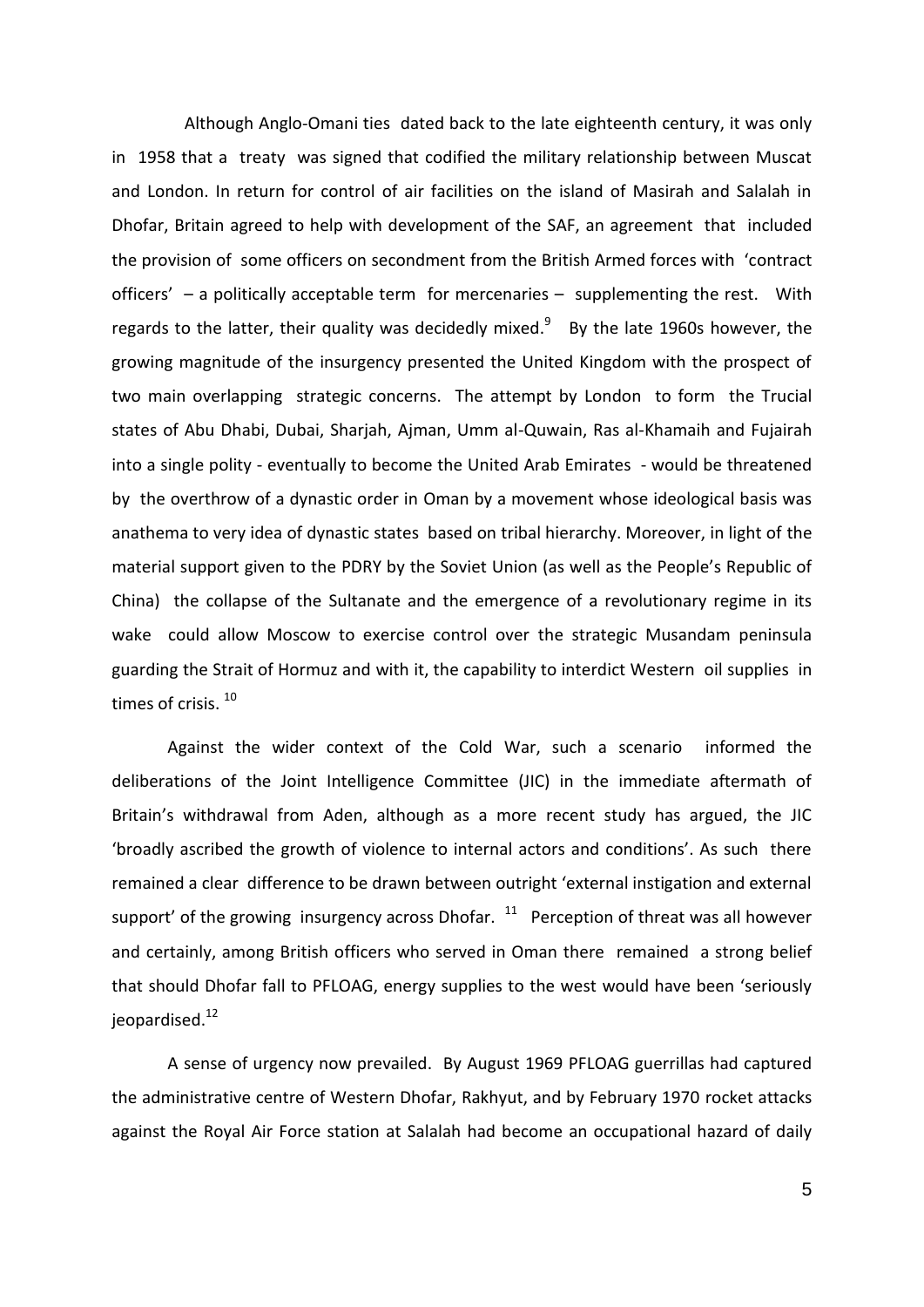life. In stark contrast, dependence upon the SAF to counter the insurgency was never matched by a similar commitment from Sultan Said bin Taimur to its modernisation, nor, as proved crucial, in using increased revenues from the production of oil to modernise the archaic infrastructure of state. Most worryingly of all however, he was now estranged from the tribes and their leaders such Musalim bin Nufl across Dhofar whose conservatism had hitherto acted as a bulwark against 'progressive ideologies'. Amid the absolute poverty of Dhofar province however, such tribalism increasingly came to question the dominion of a venal ruler whose antiquated system of government now made his removal a matter of strategic necessity.

#### The Intelligence Deficit

 On 23 July 1970, Sultan Said bin Taimur was removed in a palace coup and replaced by his son, Qabus bin Said. With power now passing to a more enlightened ruler, the narratives surrounding the eventual defeat of the PFLOAG have come to assume an almost deterministic character. In particular, the role of British Army Training Teams (BATTs) formed around elements of the SAS, the *Firqat - the* tribal militias raised and trained by the BATT - as well as the Civil Action Teams (CATs) have widely been credited as being the 'match winners' of the Dhofar campaign. The CATs in particular oversaw the drilling of new water wells, introduced basic medical care where none had previously existed as well bringing new forms of husbandry to tribes across Dhofar. Such use of what might be termed 'soft power', has long been seen as critical in delivering victory to the Qabus bin Said. $13$ 

 While not denying the efficacy of such measures, it should not be forgotten that more draconian methods continued to be sanctioned by the SAF in an effort to exert pressure on those tribal areas where succour, however limited was extended to the enemy or 'adoo.<sup>14</sup> The need to ensure the legitimacy of 'who rules', as well as the 'how of being ruled remains key to understanding the ultimate triumph of a dynastic order over the revolutionary ideals of PFLOAG and in so doing, confirming the overwhelming tribal identity of the Sultanate. The tribal heritage of Qabus himself – his mother was a Dhofari from the Bayt Maasheni – certainly helped but such ties by themselves was never enough to decide Dhofar in favour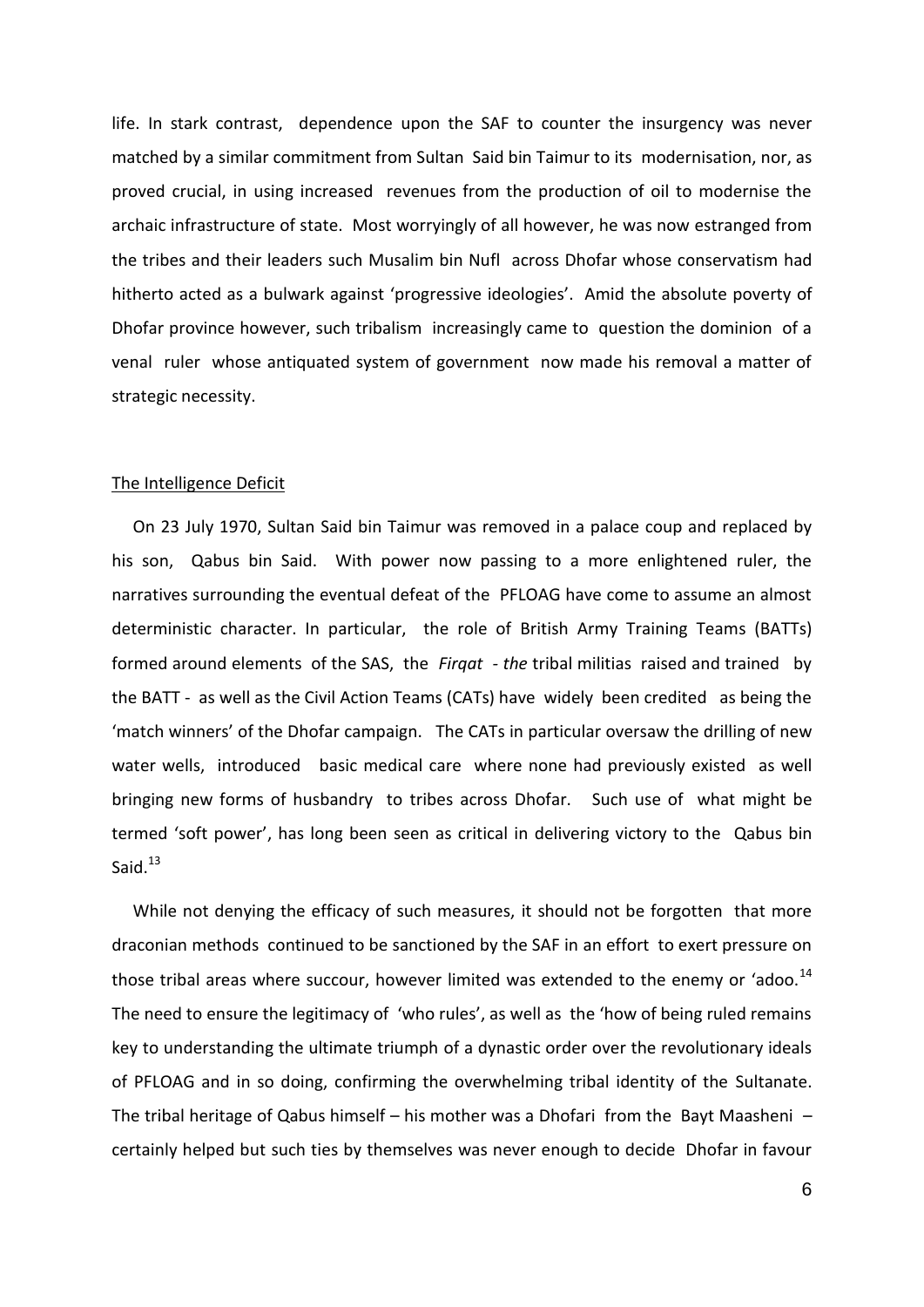of the al-Bu-Said dynasty. Rather, a clear ability to physically exercise and sustain control over the Dhofari interior was crucial in bringing the tribes over to the government and as such, developing the machinery of an effective intelligence apparatus that could generate real-time information among a tribal society was crucial to ensuring operational success. Here, understanding the subtle but key difference between the ingrained attitudes of a tribe such as the Qara with their nomadic tradition , as opposed to its actual behaviour determined by circumstance or context was key to re-establishing government control over the tribes in the hinterland of Dhofar.

For example, a particular tribe or tribal leader could actually favour the PFLOAG guerrillas – support stemming from attitude - but the dominance of the Sultan's forces in a particular area or a recognition that ultimately, the rebel cause was hopeless could determined actual behaviour on the ground, be it in the form of intelligence sharing or indeed, denying aid or sanctuary to the 'adoo. This in turn could determine a decision in favour of the SAF.<sup>15</sup> Unlike 'hearts and minds' with its emphasis upon the material benefits to be accrued, this is a more sincere appreciation of engagement with the tribal landscape that did not disguise the efficacy of harsh measures. As one former officer seconded to SAF from the Intelligence Corps noted, ' There was a conscious dynamic at work on the government side which sought to convey this consistent message: if you were with the government you would get money and security. If you were on the insurgent side, you would stay poor and get killed or captured.' $^{16}$ 

It was understanding this important difference that was to become crucial to the role of military intelligence in defeating the insurgency in Dhofar (and indeed attempts to widen the war to the north of Oman). In 1970 however, the intelligence assets that existed across the Sultanate were hardly up to the task. A skeletal intelligence service under a seconded officer, Major John McFrederick who held the staff rank of G2Int did exist within the order of battle of the SAF but until 1970, it remained staffed by a mix of seconded British officers – known as Desert Intelligence Officers (DIOs) - on two year fixed tours of duty who reported directly up the SAF chain of command and Sultan's Intelligence Officers (SIOs) mostly British nationals under direct contract to the Sultan. The quality of the latter was decidedly mixed. $17$  Information was shared, but friction inevitably arose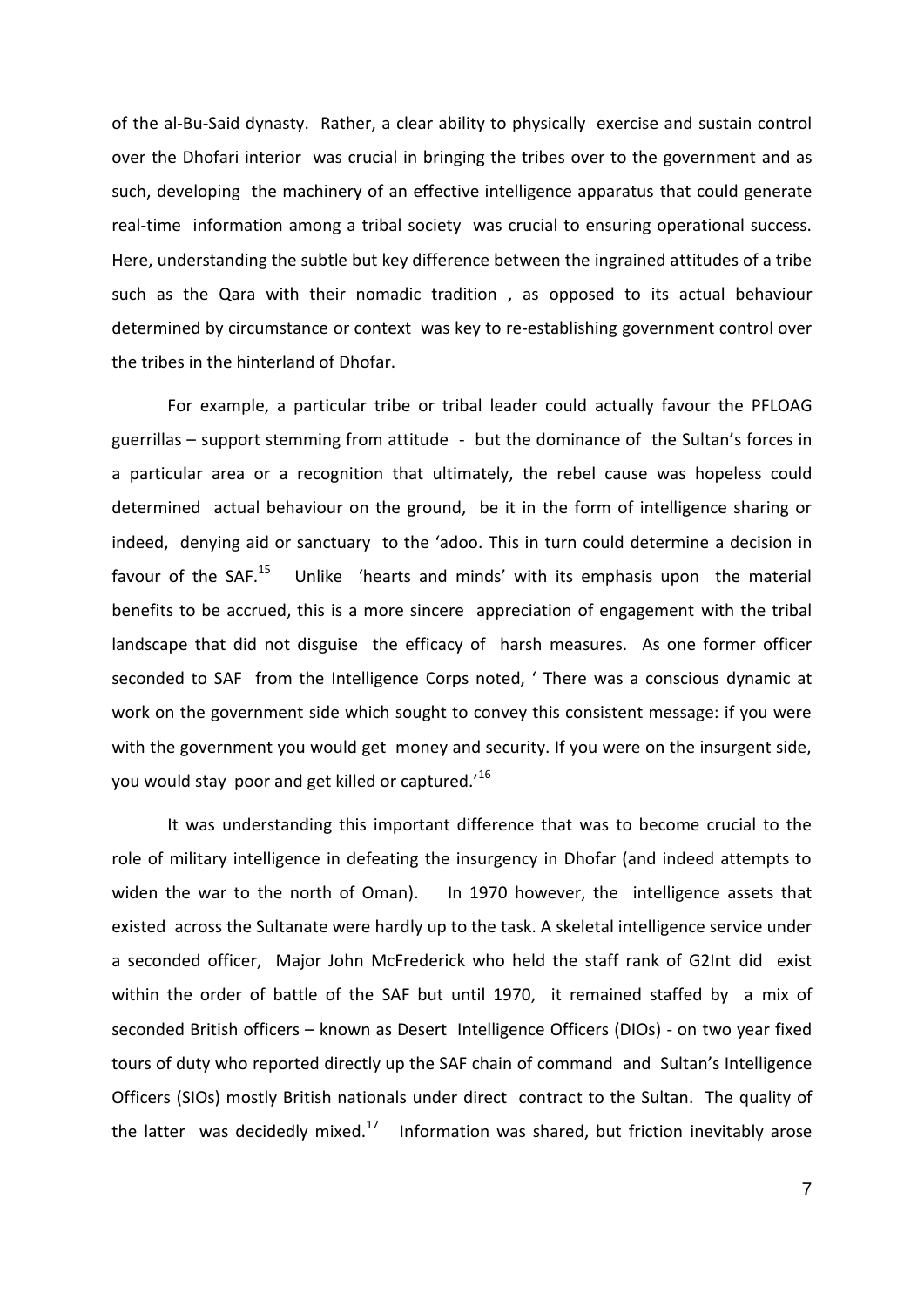over intelligence collaboration, impacting upon the development of an 'institutional intelligence memory', as both SIOs and DIOs inevitably came and went. Crucially, there existed little in the way of a trained indigenous capability upon which Colonial intelligence structures in the past had traditionally depended.<sup>18</sup> Where an SIO did gain useful information from the local inhabitants, the mass of material produced was rarely collected and collated as part of a recognizable intelligence cycle that could usefully produce assessments  $-$  political or military - because of inadequate supporting staff.<sup>19</sup> What little indigenous intelligence was forthcoming had to be treated with care based as it was on 'paid headmen' (muqqadam). Their information could be accurate but equally, was often influenced by the vagaries of tribal rivalries masquerading as insurgent activity.<sup>20</sup>

Even where trust was established among the tribes, the peculiarities of tribal fidelity often meant that the personal ties of friendship developed over time between intelligence officer and tribesmen could not easily be transferred to any replacement. Crucial time was often lost as the new intelligence officer looked to establish his credibility with his tribal interlocutor. Brigadier John Graham, commanding officer SAF between 1970 to 1972 claimed as much when he noted that ' Although we had [Sultan's] Intelligence officers living, with their stalwart Omani assistants, near the main centres of population, their ability to obtain from a largely unhelpful citizenry accurate information about clandestine activities was in truth less than we at the time believed.<sup> $21$ </sup> This is perhaps harsh on SIOs in Dhofar who had laboured under extreme difficulties to establish and service networks of agents, not least of which was the hostility of bin Taimur himself.<sup>22</sup> Even so, the need to establish an effective intelligence structure in Dhofar was now critical if the tarnished legitimacy of the Sultanate among the tribes was to withstand the seemingly inexorable rush of Popular Front which by the Spring of 1970 dominated most of the Jebal Dhofar and now appeared to be on the cusp of taking the regional capital Salalah.

## Building the Intelligence Machinery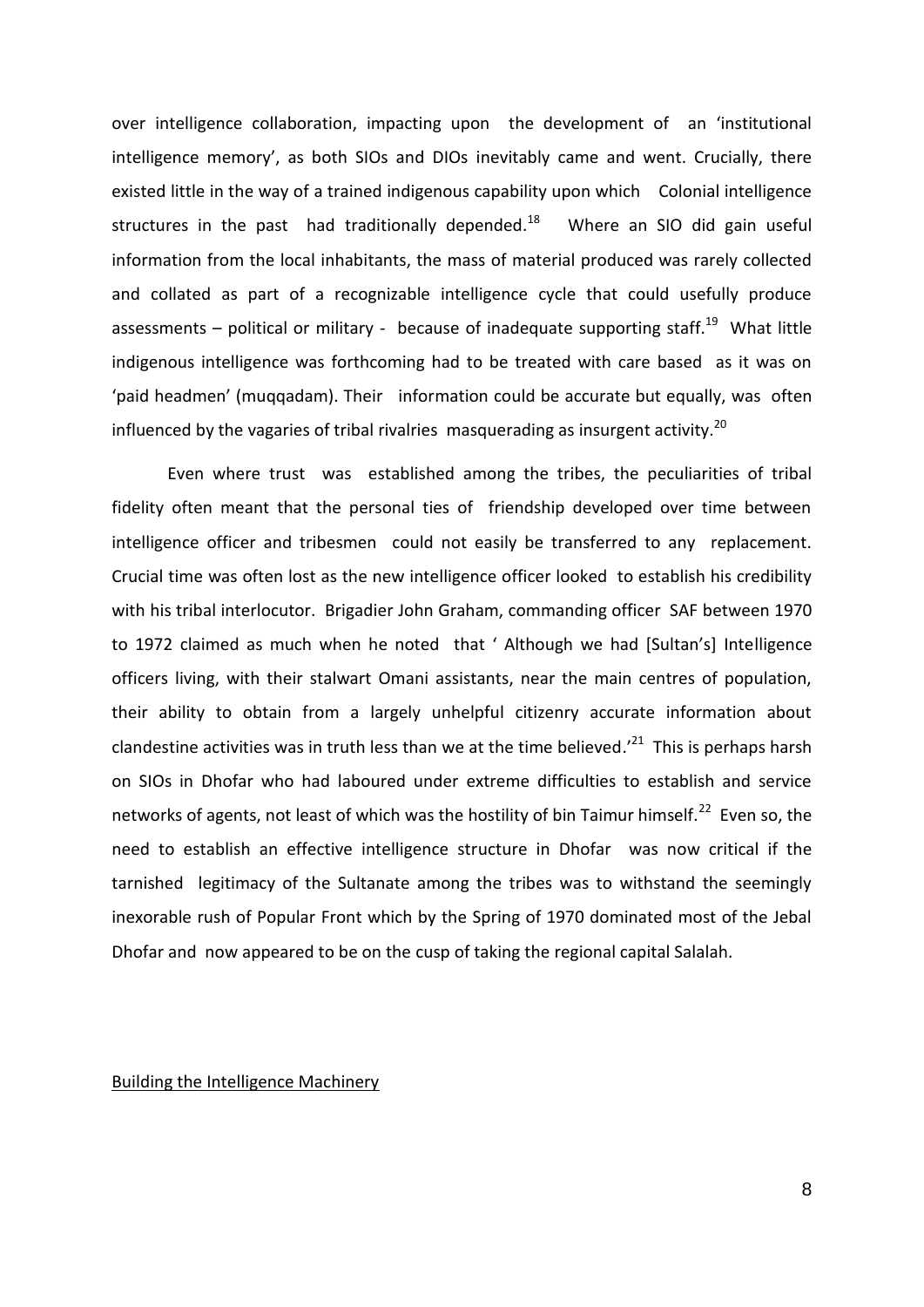In August 1970 it was agreed that an advance party of approximately 30 men from 22 SAS would begin to operate in Dhofar in an advisory under the cover of BATTs. $^{23}$  Given their later work with the *Firqat* or tribal irregulars whose members often consisted of former 'adoo, the SAS contribution to the Dhofar campaign has come to overshadow both that of the SAF but equally the role of British Army Intelligence Corps personnel, five of whom, all experienced non-commissioned officers with a command of Arabic accompanied the initial BATT deployment.<sup>24</sup> Their task was to develop an intelligence 'cell' where information and reports from SIOs and DIOs 'up country' could be collected, collated, analysed and disseminated - the classic intelligence cycle - that could then inform intelligence assessments for SAF and BATT operations. In time, such intelligence came to inform the strategy of successive SAF commanders in establishing a series of heavily fortified fences or 'lines' on the Jebel Dhofar from 1971 onwards from which aggressive patrolling by the SAF, supported by BATT, *Firqat* and later Iranian and Jordanian troops incrementally cleared the 'adoo from the Jebel and pushing them towards the border with the PDRY.

Located at the SAF base of Umm al Gwaref just outside Salalah, the intelligence cell quickly came to embrace psychological warfare as part of its remit, including the establishment of Radio Salalah which broadcast pro-government propaganda on to the Jebal as well the dropping leaflets in areas where 'adoo activity was suspected. Early versions of these leaflets extolled the piety and power of an Islamic order synonymous with the al-Bu-Said dynasty, while raging against the apostates whose belief in historical determinism ran counter to the very fabric of tribal society. Very little was actually said regarding the positive benefits to be gained from the restitution of the Sultan's authority across Dhofar although given that the impact of civil development had yet to be fully realised, the need to define common cause in terms of the 'negative' is perhaps not surprising.<sup>25</sup>

 The production of timely operational intelligence however remained the primary focus of the Intelligence Corps cell and this was derived from a number of sources, not all of them secret. Given the dependency of the 'adoo on the ideological and logistical support of PDRY, contextual information was gleaned from open source publications such as the *Economist*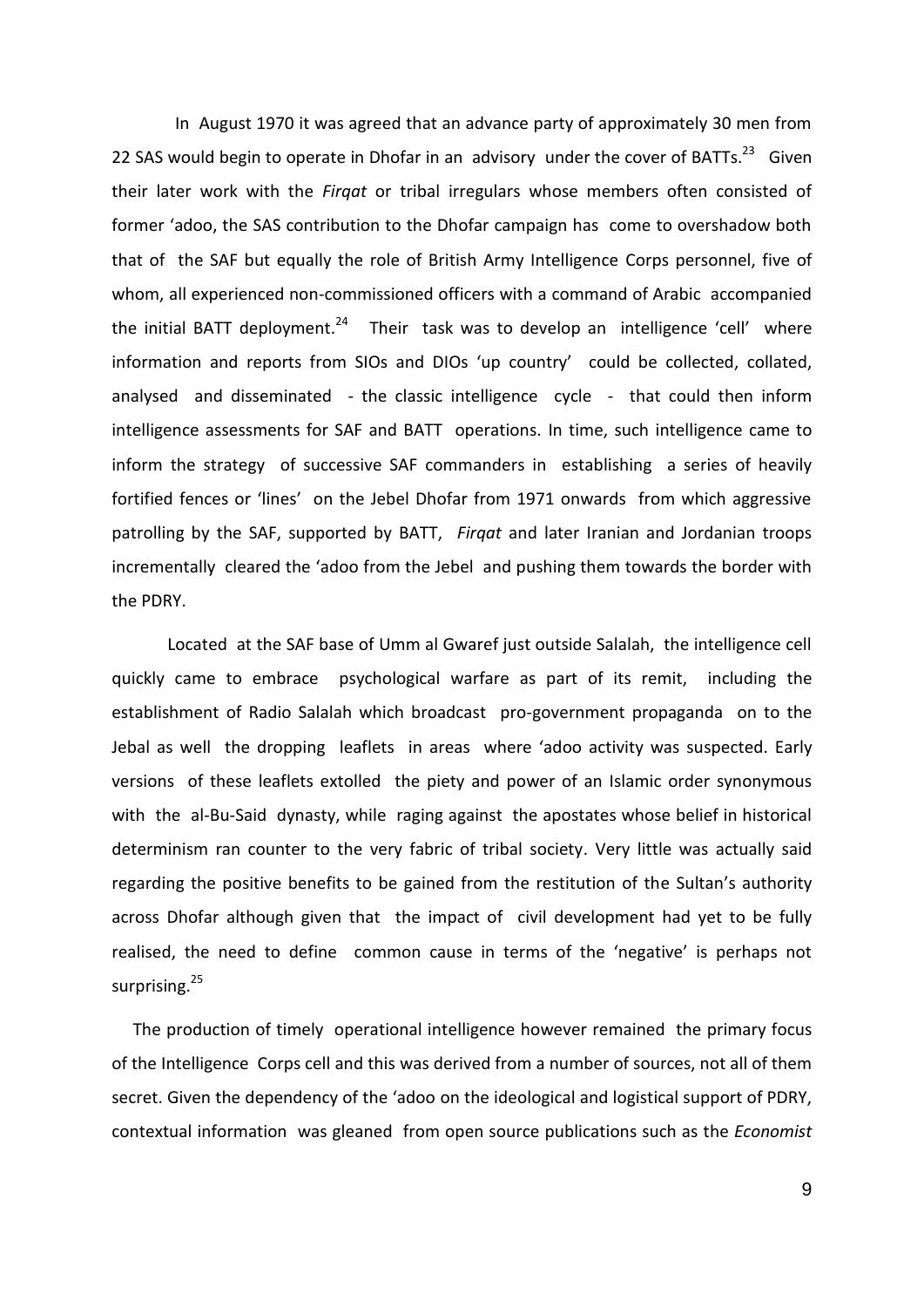*Intelligence Unit* and transcripts produced by the BBC Monitoring Service of news bulletins often exaggerated - from Aden which extolled the martial prowess and political successes of the Popular Front*.* Such broadcasts were useful in helping to piece together patterns of enemy behaviour – for example if a particular attack against RAF Salalah was claimed although suspicions that such broadcasts may have contained orders in code have never been proved. The actual role played by Signals Intelligence (SIGINT) remains an area where few sources are available but some real-time information was derived from radio communications in the field. Initially, this was limited since most communication between the various 'adoo groups or 'regiments' in Dhofar was by courier. Some groups did eventually acquire walkie-talkies with a limited range while a rudimentary radio net linked some of the 'adoo on the jebel with their rear headquarters in Hauf, just across the Yemeni border. Only after 1976 when the bulk of the 'adoo had surrendered were the potential advantages (and risks to the SAF) of the rebels acquiring secure radio communications demonstrated. Some 60 hard core guerrillas remained on the Jebel and tracking their movements proved difficult because, as one Intelligence Corps officer noted, these guerrillas had now been schooled in the use of East German ciphers in Aden which could not be broken by the SAF.<sup>26</sup>

 Other intelligence was gleaned from The Sultan of Oman's Air Force (SOAF) which could, when tasked, produce aerial photographs which often compensated for the initially poor cartography of the region although airborne reconnaissance was of limited use between June to September when the great Khareef from the Indian ocean enveloped the Dhofar in a great mist. Particular store was also placed on captured weapons analysis of small arms indeed surface to air missiles since serial numbers could often disclose both the origin and quantity of a weapons system in the hands of PFLOAG and from this, give some indication of their numerical strength in particular areas and the threat that this may pose to SAF operations.<sup>27</sup>

 The bulk of the information gained by the Intelligence Corps personnel was however derived from human intelligence sources (HUMINT), most notably informers and of crucial importance, surrendered enemy personnel (SEPs). It was a potentially rich source of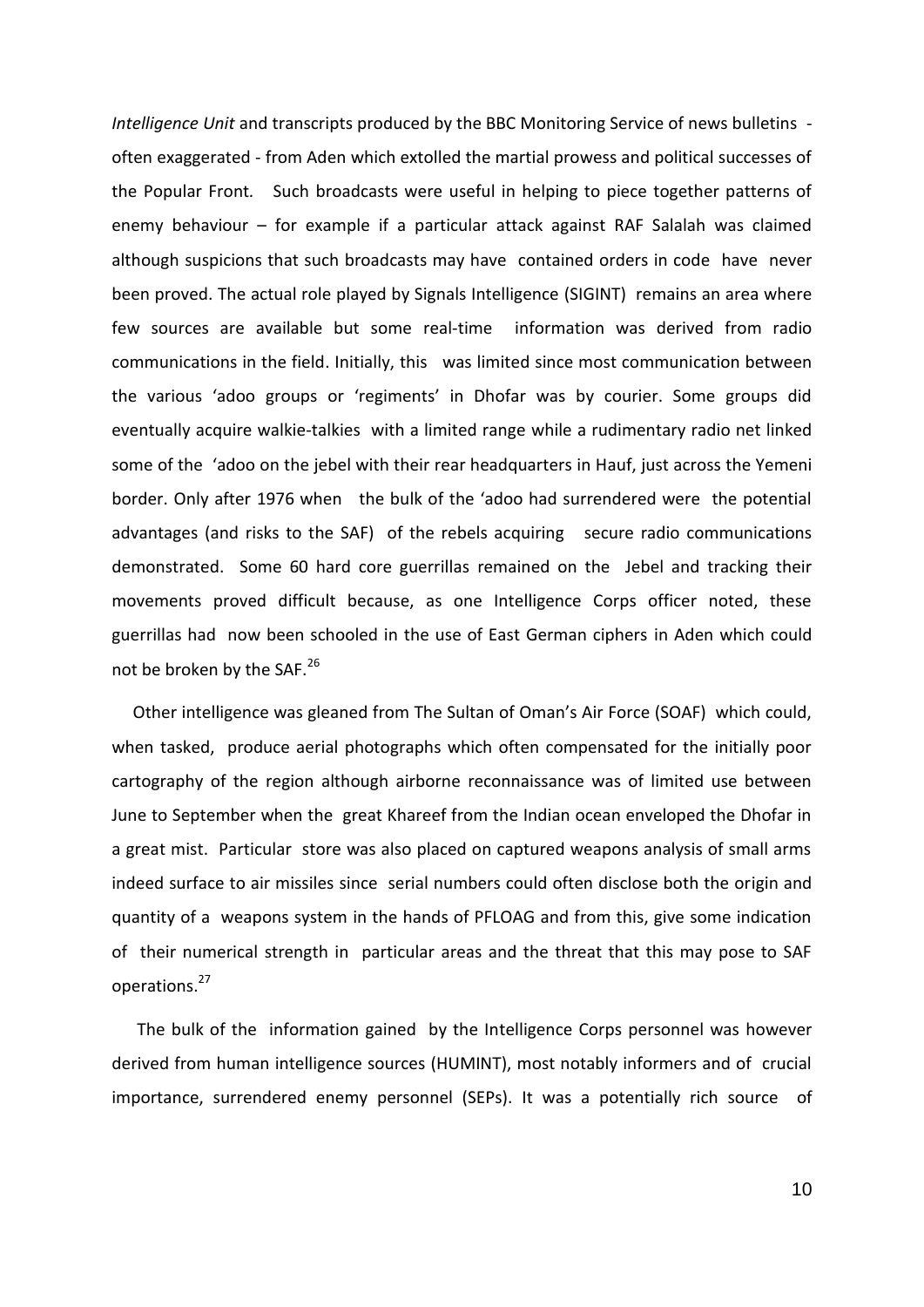information but as Brigadier David Venn who, as a Captain in the Intelligence Corps, served in Dhofar between 1971-72 noted:

Previous SIOs had collected a mass of local information but, having no staff had been able to do little more than file away their reports in score files. This was where the Int. Cell (or spooks as they were universally known) came in. Their first task was to go through the mass of back reports and produce basic intelligence files on enemy orbat [order of battle], personalities, area briefs, re-supply and the rest.<sup>28</sup>

The importance of the cell cannot be overstated since it marked for the first time the emergence of a proper, efficient intelligence cycle and in the process, did much to erode suspicions that had previously marked functional relations between DIOs and SIOs. This in turn hastened the flow of operational and tactical intelligence to SAF units in the field. Nowhere was this pooling of information more important than in sharing access to the informers or 'Freds' a nomenclature borrowed from the ongoing 'Troubles' in Northern Ireland. For Venn and his successors seconded to work at Brigade Headquarters, the Freds offered the best opportunity to gain hard intelligence on 'adoo activity on the Jebel that would otherwise have been denied to British officers. Indeed, reliance on the 'Freds' was accentuated by the complete lack of any intelligence from SAF head quarters in Muscat or the newly formed Oman Intelligence Service (OIS) - later to become the Oman Research Department (ORD) after 1974 - which mainly dealt with political intelligence across Oman. When viewed from the narrow perspective of operations in Dhofar, one Intelligence Corps officer noted that the OIS were 'lounge lizards' and consumers, not givers of intelligence.'<sup>29</sup> The tasking of Freds was carefully co-ordinated with the SIO in Salalah supported by a Grade 3 Staff Officer (GSO3), usually a seconded Captain from the Intelligence Corps whose remit came to embrace both dealing with SEPs and helping to organise the Firqat.<sup>30</sup> All intelligence activity was directed from a building in Salalah that soon earned the Arabic sobriquet *Bayt Siyaasee* (the spies or spooks house) from which the various 'Freds', having been briefed were despatched to the hinterland and in particular, the area around the Jebel Qarra where much of the 'adoo activity originated.

 Other more instinctive means to generate information and sources certainly reflected the tribal essence of this conflict, an essence that underscored the importance of behavioural support in generating intelligence: food security. Access to regular supplies of food was to become an increasing problem facing the guerrillas, particularly after 1971. The SAF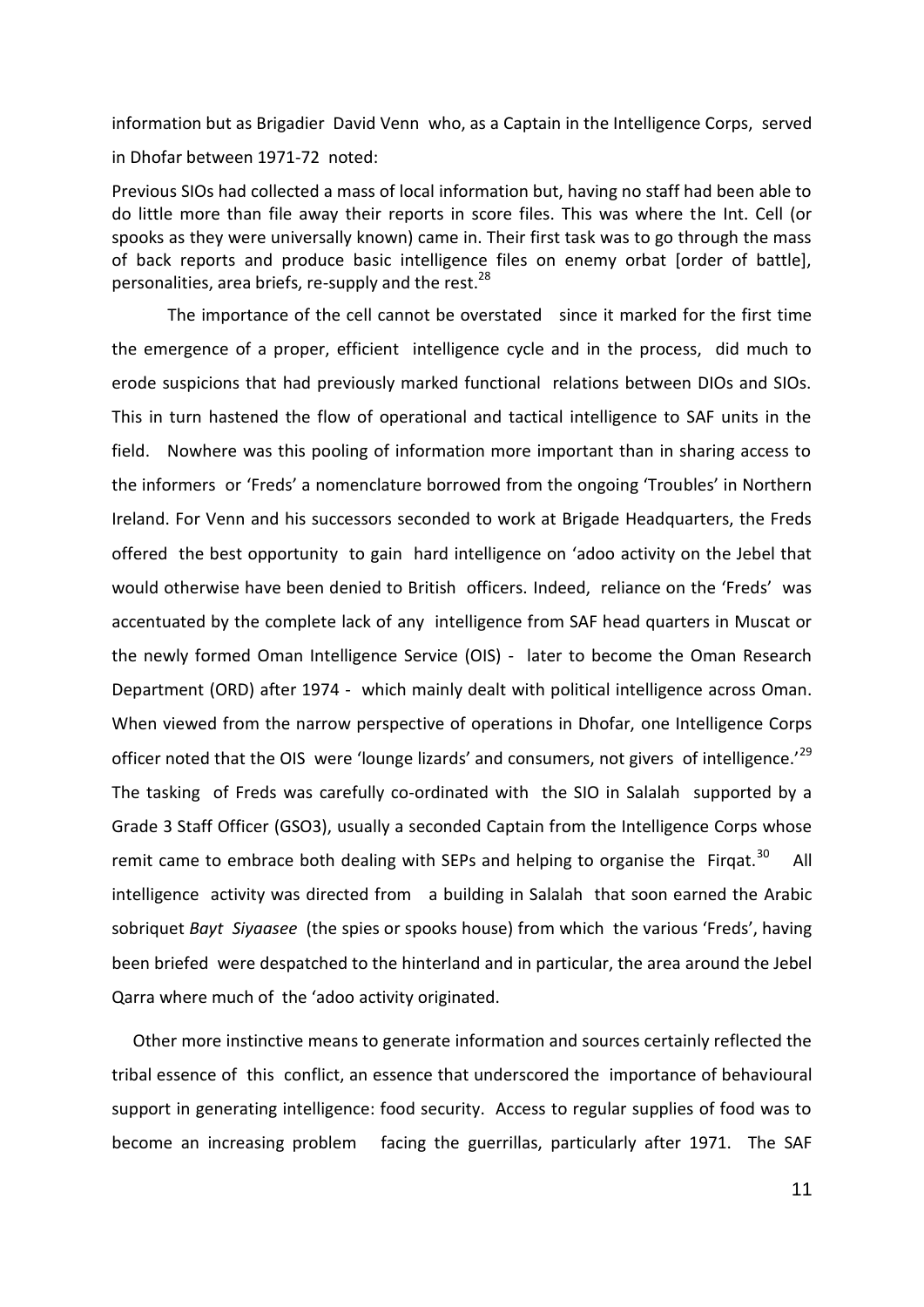established a series of permanent bases on the Jebel from which offensive operations grew exponentially and which allowed the establishment of a series static lines designed to both interdict their supply routes and overtime push the 'adoo backwards towards the Yemeni border. Denial of regular food supplies food was therefore of critical importance in lowering enemy morale, forcing them increasingly to rely either on the goodwill of sympathetic tribes on the Jebel for sustenance or where necessary, to forcibly expropriate food supplies from Jebalis as real hunger began to bite.

 Many Jebalis, particularly the Qara relied heavily upon upon a single government run shop in Salalah from which the basic staples of beans, rice and meat could be bought at subsidised prices. With the recently established 'Leopard' Line - in effect a large defensive barrier running from the coast, across the Jebel and towards the border with Saudi Arabia now interrupting regular food convoys from Yemen reaching 'adoo held territory, particularly in the east of Dhofar, the decision was taken by SAF in April 1971 to exploit this potential vulnerability. It was announced that the store in Salalah would be closed for one month. Jebalis were able to stockpile supplies sufficient to feed their families but no more. The quantity of supplies carried by any one Jebali were checked on leaving Salalah to ensure the sufficiency principle was being applied. Underpinning the whole endeavour was the introduction of a new currency Riyal Saidi that now replaced the old Adeni pound that had remained legal tender across Dhofar and was freely available still in South Yemen.<sup>31</sup>

 The extent to which this produced the desired results could be seen not only in the exponential rise of SEPs now surrendering to the SAF, driven by hunger off the jebel but in the quality of intelligence reaching HQ Dhofar Brigade detailing time, location and size of resupply convoys, usually by camel to 'adoo held areas as the impact of the food embargo began to have visceral effects. For example, a report from one SIO dated 15 February 1972 and based on information from a Fred codenamed 'Vittel' disclosed the impact that scarcity of food was now having upon some *'adoo*.

All adoo [sic] are tired and hungry and most of them feel unwell as a result of having to rely on a diet which is a) deficient and b) mainly meat…Once again adoo ORs (other ranks) are arguing with their leaders, saying that without an adequate diet they cannot be expected to fight. They also say that they ought at least to be given leave to go to HAUF so that they can have a square meal. 32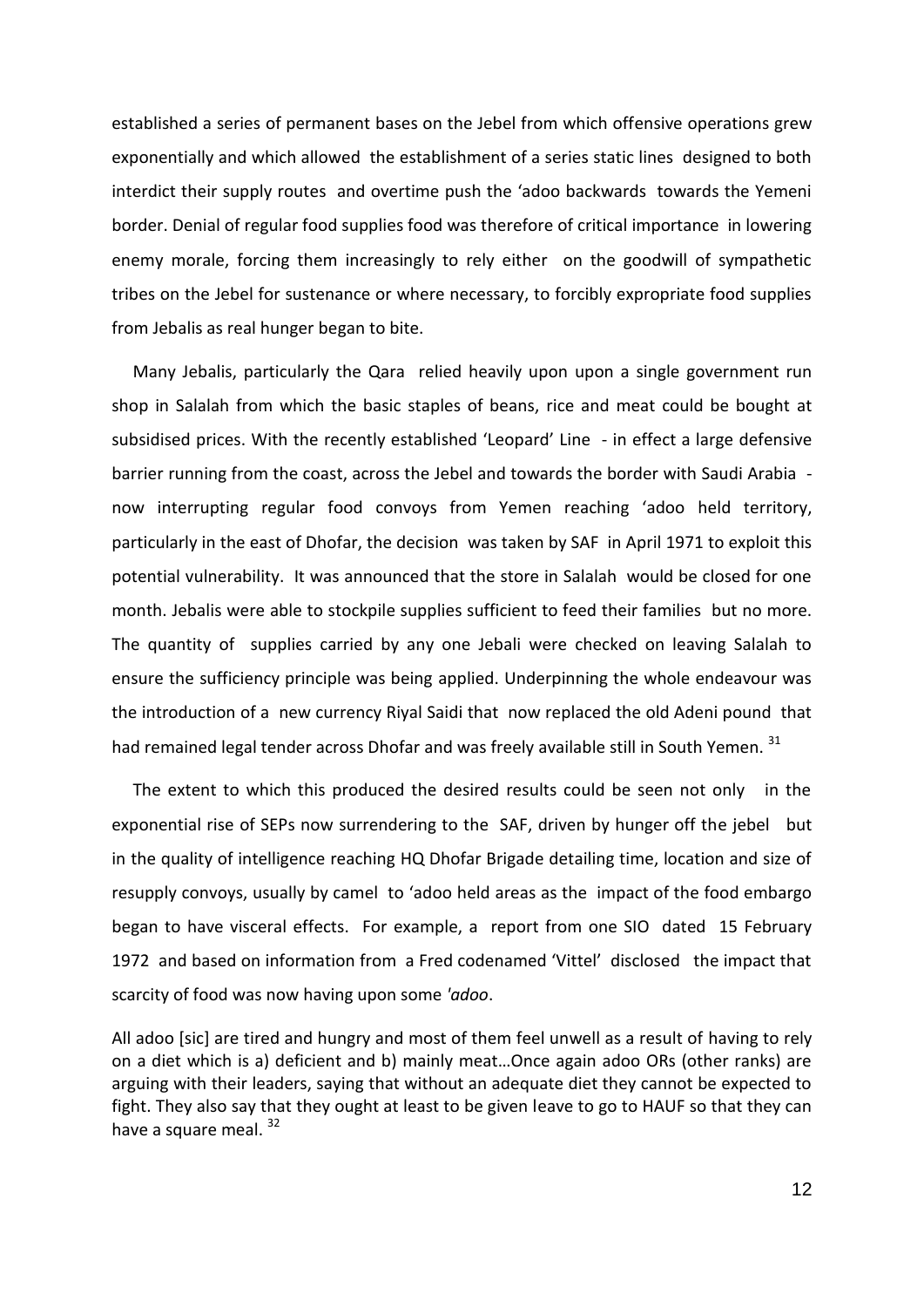All SEPs were subject to detailed questioning by the Intelligence Corps cell who knew only too well that much of their information was of a time sensitive nature and required immediate action if it was to be on any wider operational use. $33$  For example, knowing the total number of camels in any given convoy, as well as supply routes could at least give an indication of the volume of material reaching the four main PFLOAG operational areas from which a reliable estimate regarding their capabilities, if not their intended targets could be discerned.<sup>34</sup> Equally, where timely information was available, air strikes could be called upon such convoys, although the arrival of the great Khareef placed seasonal limitations on this method of interdiction.<sup>35</sup>

Yet while an increase in the volume of information gleaned from the likes of 'Vittel' now shaped assessments of the capabilities and intent of the enemy*,* this does not necessarily support the contention that the Jebalis were being won over by the largesse of Sultan Qabus in the form of freshly dug wells, medical clinics and so forth that had begun to be appear on the Jebel. While welcome, such projects remained relatively few in number and were meant more as a demonstration of future intent than an immediate panacea to the social and economic ills facing the tribes. Moreover, where new wells were sunk in a particular area, the dominant tribe was often warned that should it be discovered later that succour was freely given to the 'adoo , this new source of water would be simply destroyed.<sup>36</sup> It demonstrated the extent to which, irrespective of attitude, the carrot and sticks associated with determining behavioural support was beginning to shape the human terrain in favour of the government forces.

 Of course, the rebel cause was not helped by dissension within the ranks of PFLOAG itself at a time when the SAF had been at its most vulnerable and the legitimacy of Qabus yet to be consolidated. PFLOAG ignored the classic Maoist dictum of working with and among the people, rather than imposing a new, stridently secular order from the outset that denied agency to an indigenous sense of tribe or indeed religious belief. When combined with the harsh treatment meted out to tribes on the Jebel whose fidelity to the cause was suspect – reports of summary executions had already begun to reach the SIO in Salalah by the summer of 1970 – cracks began to appear among PFLOAG members. The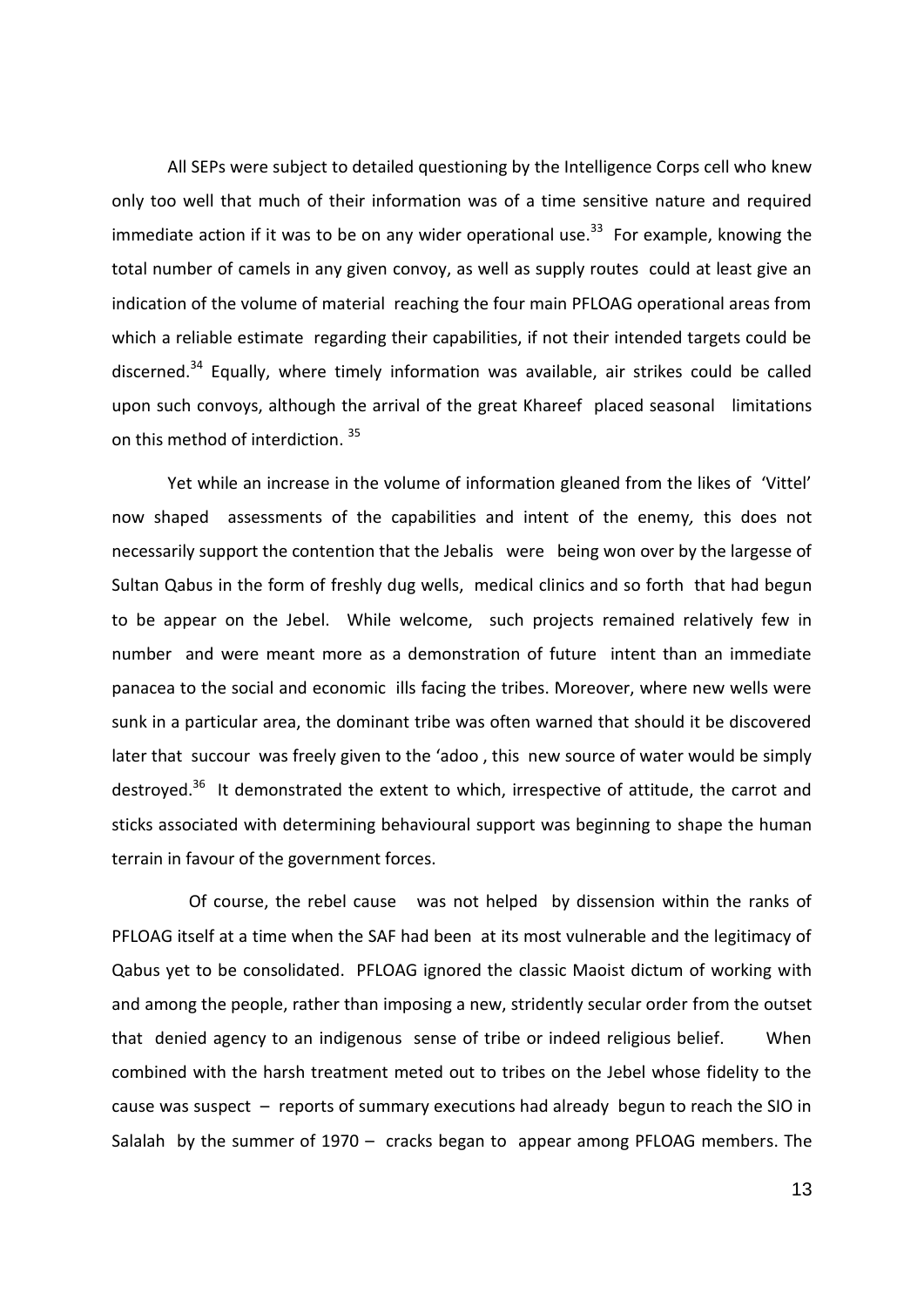critical moment occurred in the so called Eastern Area of the Jebal in September 1970 when resentment over the harsh methods adopted by 'political commissars' attached to the 'adoo led to the bloody repression of disaffected tribesmen, many of whom had been former members of the DLF.<sup>37</sup> The resulting willingness of increasing numbers to return to the Sultan's embrace was no doubt amplified by the general amnesty offered to former DLF and PFLOAG members by Qabus as well as the attendant financial incentives of up to OR 500 available for the surrender of automatic weapons. As a result, between September 1970 and March 1971, some 201 PFLOAG turned themselves over to government forces as SEP. This attempt to 'break down tribalism before the people were ready for it', was regarded by one intelligence officer as the critical factor in turning the tribes against the 'adoo although this did not necessarily translate into wholehearted support for the new Sultan.<sup>38</sup>

By 1972 however, PFLOAG was clearly on the defensive. SEPs, many of whom had held influential positions within the movement , increasingly painted a picture of low unit morale among the 'adoo in particular areas. Until his defection, Ali Salim Tamaan was quarter master for the guerrillas what was termed the Ho Chi Minh sector of operations. His debriefing by Intelligence Corps personal again revealed hunger to be an increasing problem among the guerrillas with concomitant problems for unit morale. This was further compounded by the growing effectiveness of two further defensive lines – the Hornbeam and later Damavand – which increasingly constrained the ability of the *adoo* to manoeuvre across the Jebel, thereby making them more vulnerable to interception by the SAF.<sup>39</sup> Whether the 'adoo the fell into the hands of SAF were Captured Enemy Personnel (CEPs) or SEPs, they were treated for the most part as Prisoners of War and according to the strictures of the Geneva convention. Given the controversy surrounding the status of insurgents as illegal combatants in Iraq and Afghanistan, this was certainly an enlightened approach. Even so, CEPs were deemed to be 'hard core' by virtue of being captured in battle and as such, were usually kept in isolation from other prisoners while undergoing interrogation. These captives were transferred to the main SAF HQ of Beit al-Falaj, close to Muscat where some were subjected to sleep deprivation. However unpalatable this method now appears in light of more recent events in the Middle East, it was claimed by one informed source that the end justified the means as suspects were soon 'singing like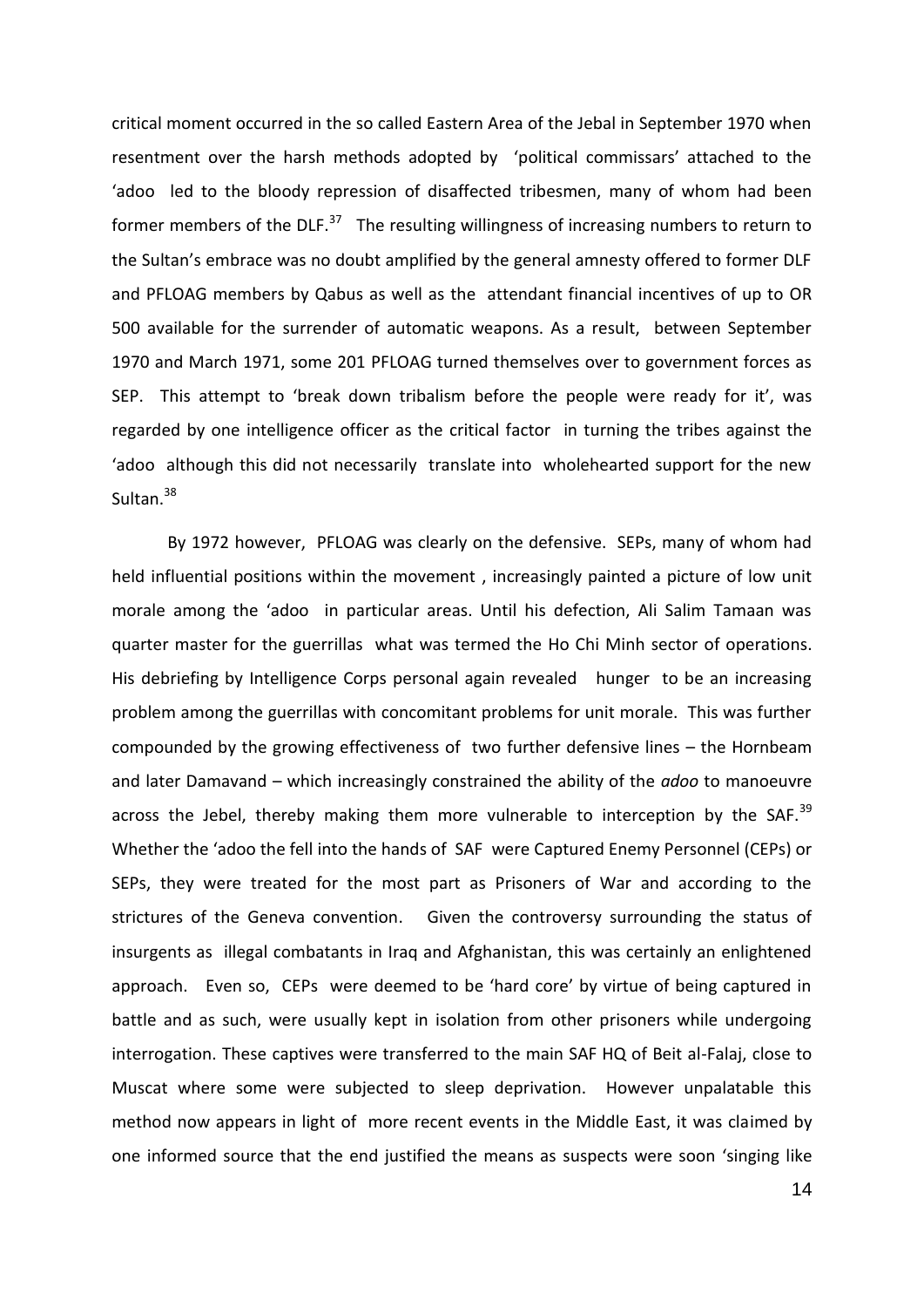birds' and giving up valuable information on the structure, methods and personalities of the PFLOAG.<sup>40</sup> Once it was assessed that all relevant information had been extracted, they were handed over to the Omani authorities. Even if suspected of war crimes against tribes on the Jebel, these individuals were tried in civil courts and not by military tribunals. Instigating a process of justice based upon formal application of *Sharia* law in Omani courts placed clear water between the rule of Sultan Qabus and his father, but equally demonstrated that a new dynastic order was willing to use pardons issued through the courts and general amnesties to further entice 'adoo away from the PFLOAG fold.<sup>41</sup>

 It has often been claimed that the real worth of SEP came to be realised in the formation of the *Firqat,* in effect tribal militias that incorporated many SEPs whose whose intimate knowledge of the physical topography, as well as the eddies of tribal life on the Jebel was deemed invaluable. The size of each *Firqat* was not uniform and could range from anywhere between 30 to 100 tribesmen, operating with their SAS minders alongside the SAF in an overt capacity to help interdict supply routes and lay ambushes and to encourage the Jebalis to rally to the Sultan's cause. Rather than constituting an effective force multiplier however, the true value of the *Firqat* was more psychological, demonstrating to the uncommitted jebali that PFLOAG was in terminal decline and that Dhofaris, alongside Omani Arabs were prepared to nail their colours to the Sultan's mast.<sup>42</sup> The initial attempts at least to cohere the *Firqat* into an effective reconnaissance force were not encouraging however. The original idea had been to recruit mixed units so that 'no one tribe could use the arms and training given to dominate its own part of the Jebel'.<sup>43</sup> Raised and trained by BATT personnel in the coastal village of Marbat, the *Firqat Salahadin*, was soon wracked by internal division as differing tribal allegiances soon emerged. ' Perhaps too much is expected of them', noted the British military attaché for 'they are proud, grasping wayward tribesmen with only inherited native ability and cunning to compensate for a cursory military training.<sup>,44</sup> Over time, this view came to be revised but for one British officer serving on secondment to the SAF in 1975 they remained 'very unreliable', their ultimate allegiance unknown and were prone to change their minds frequently which usually impacted adversely on the conduct of operations that had long been agreed upon.<sup>45</sup>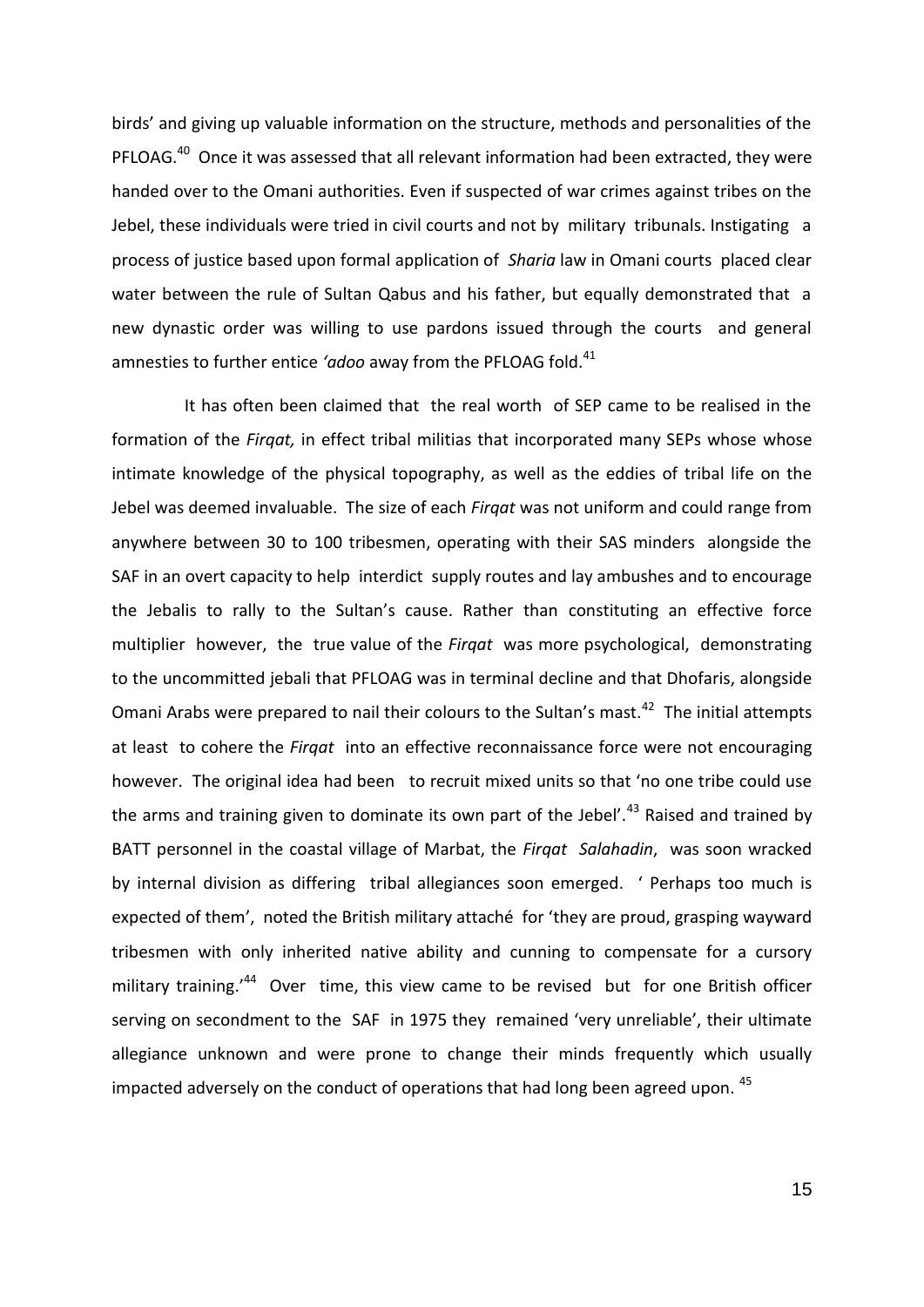It soon became clear that if the concept of the *Firqat* was to have any currency, they would have to exist as homogenous units and operate within their own tribal domains.<sup>46</sup> As Captain Alan Abbott, seconded from the Intelligence Corps to work as the resident GSO 3 Dhofar Brigade between 1975 and 1977 noted of his experience of the Firqa, ' They were very good for controlling an area once the enemy had left it, but we never got much (or any) hard predictive intelligence from them.<sup>47</sup> It was not unknown for individuals to return back to the enemy fold or if on patrol, to claim a negligent discharge of a round to forewarn any 'adoo in the area - often from their own tribe - of an SAF presence. Concerns were also expressed that these militias should not become an alternative power base across Dhofar all too willing to challenge the SAF and the Sultan himself once PFLOAG had been defeated. By 1972 therefore it was agreed that the total number of tribesman in the *Firqat* should not exceed 700. These suspicions aside, this was also dictated by the cost of arming and equipping such numbers at a time when the SAF was itself undergoing expansion and reequipment. In truth, the real value of the *Firqat* was perhaps realised in a negative sense; that of providing an outlet for controlling primordial loyalties of SEPs that might still have challenged the dominion of Qabus. But in the case of one such individual, the information he now gave was crucial in preventing the war spreading beyond the confines Dhofar to the north of Oman: Operation Jason.

### A Close Run thing

In October 1972, a SEP identified a suspected PFLOAG member, Mohammed Talib walling through the main souk in Muscat who reported his sighting to his handler, a member of the Intelligence Corps. Placed under surveillance Talib, was eventually arrested and interrogated on 18 December. While at first claiming to have been studying in Beirut, he eventually revealed that he had in fact been in operating in the north of Oman for over a year, preparing a 'second front' in an attempt to relieve pressure on the 'adoo following their severe losses at the Battle of Mirbat in July 1972. He went on to disclose that PFLOAG had established contact with the National Democratic Front for the Liberation of the Occupied Arabian Gulf (NDFLOAG) in Northern Oman whose various cell members both inside Oman and across the border in the UAE numbered over 80 and included Omani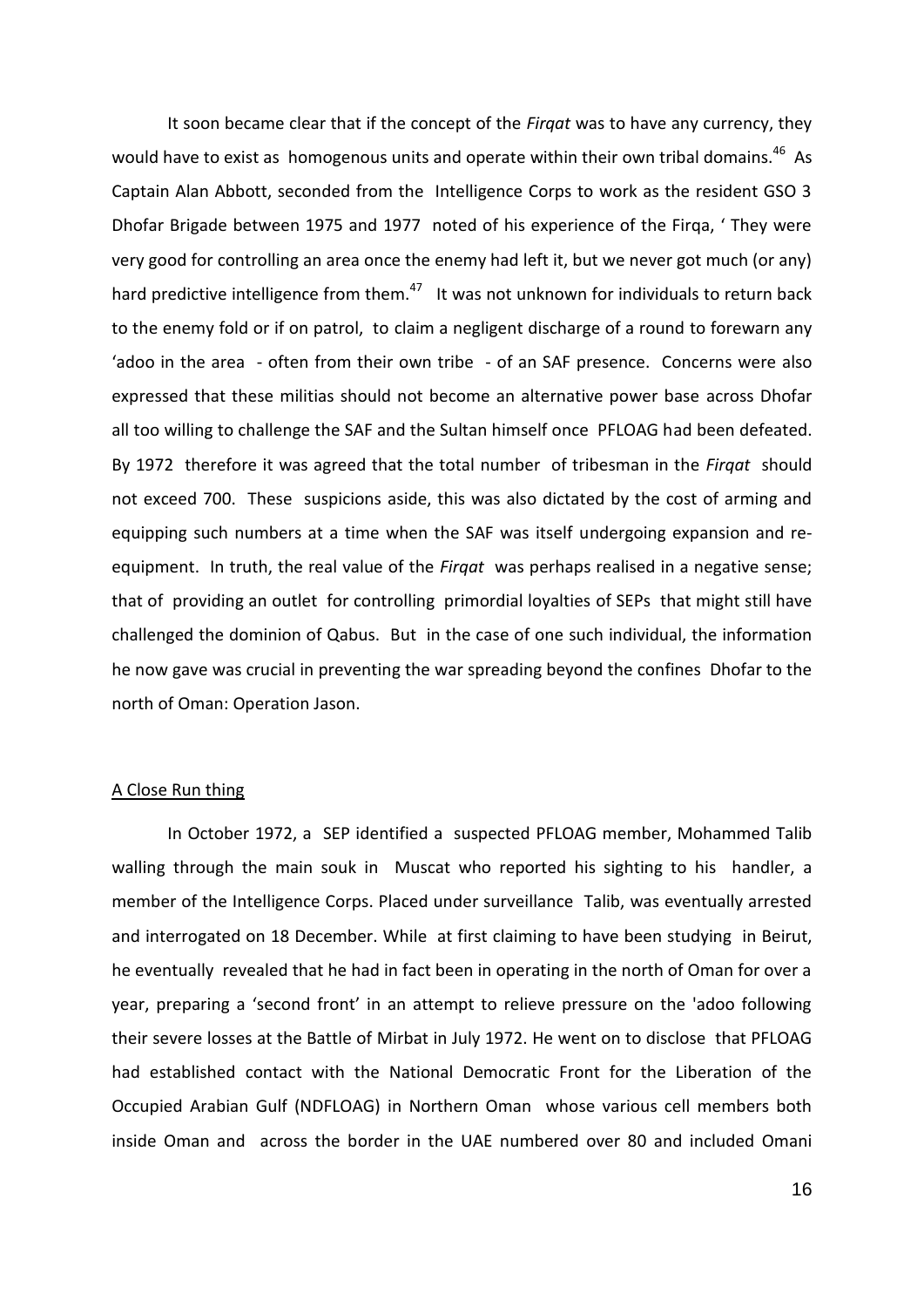officers serving in the SAF. Large quantities of arms and ammunition had also been smuggled into Oman via the coast that, if distributed to cell members, would have led to a campaign of terror being launched across the north of Oman over the new year period 1972-73.<sup>48</sup> This campaign entailed attacks on commercial and military targets but perhaps of greater importance, the assassination of identified intelligence officials – including seconded Jordanian officers serving in intelligence as well as the SAF - and their contacts. In effect this would have blinded the intelligence effort in northern Oman, making it easier for PFLOAG to ease pressure upon its faltering guerrilla campaign in Dhofar by expanding its struggle across the Sultanate.<sup>49</sup> Much the same tactics had been adopted by the NLF in Aden who had, by 1967 , destroyed any effective humint capability the Federal authorities may have once possessed.<sup>50</sup>

 On December 23 1972, ' Operation Jason' was launched to apprehend over 40 suspects identified by Talib. Politically, the seconded officers from the Intelligence Corps were taken aback by the social profile of those involved in the NDFLOAG cells. The Omani officers aside, they also included teachers seconded to the SAF, officials of the Oman Gendarmarie.<sup>51</sup> Another member of the cell was revealed as the been the driver to the director of the OIS, Brigadier Malcolm Dennison. As such DIOs and Intelligence Corps personnel involved in the arrests deliberately withheld details of Operation Jason from their OIS colleagues fearing the widespread penetration of the service. Opposition to a dynastic order dependent upon British tutelage, rather than any avowed support for a new Socialist order provided the dominant rationale for many to align themselves with PFLOAG.

 The British Ambassador to Muscat, Donald Hawley, impressed upon the Foreign Secretary Douglas-Home how 'close run' the discovery of the organisation had been. Indeed, it had been happenstance rather than patient counter-intelligence work that had uncovering the network and alerted authorities in Muscat to the attempt by PFLOAG to expand the war beyond the Dhofar. As Hawley noted, ' Oman's own intelligence organisation urgently requires strengthening on the civil side'. <sup>52</sup> Such sentiment certainly echoed the views of new CSAF, Major General Timothy Creasy who noted that the sheer numbers rounded up under 'Operation Jason' lay beyond the limited ability of either the OIS or indeed the SAF to interrogate effectively or indeed efficiently.<sup>53</sup>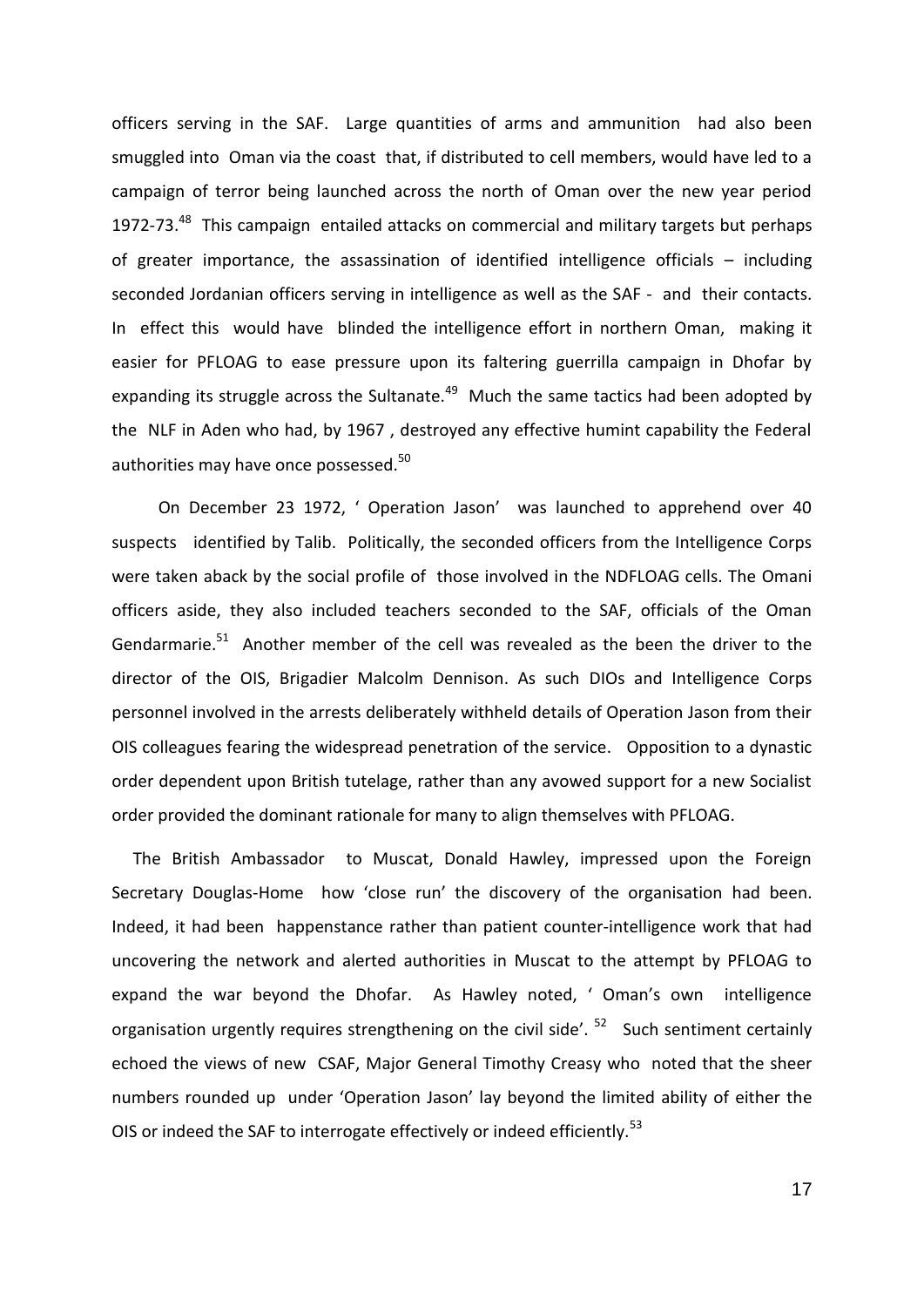Creasy now turned to London for help in supplying the requisite expertise and equipment needed to undertake interrogations. This request caused much interdepartmental soul-searching in Whitehall, the FCO proving reluctant to allow British Service personnel on secondment to the SAF to become involved in actual interrogations. This sensitivity was informed by recent disclosures surrounding British interrogation techniques in Northern Ireland and the desire by the Heath Government to ensure that London's support for the Sultan remained as discreet as possible. The FCO were only too aware however that such a request could only have been made with the blessing of the Sultan and to withdraw or withhold British expertise would be damaging to Anglo-Omani Relations.<sup>54</sup> As one official noted, if meeting requests for such aid by the Sultan fell short of participation in 'interrogation procedures which we ourselves are using in Northern Ireland', it would by default question the moral efficacy of those self-same methods being used by the British in Ulster.<sup>55</sup>

 In a telegram sent on 4 January 1973 Hawley went some way to qualify the nature of the support sought by the CSAF. Creasy wanted two officers from the Intelligence Corps sent to Muscat to collate and administer information gleaned from the interrogations, assistance that would help expedite a more integrated appreciation of the PFLOAG/NDFLOAG structure without having to rely on the sparse number of SIOs upon whom already heavy demands were already being made in Dhofar.<sup>56</sup> Douglas-Home initially balked at the request, suggesting instead that the Saudis or Iranians be called upon to conduct the interrogations. This in turn provoked Hawley to remind him that the methods of the Saudis were 'notorious', in sharp contrast to those methods employed by British seconded and contract officers which were described by the British military attaché to Muscat, Colonel Courtney Welch as being 'conducted in a most gentlemanly manner'. In a despatch to London on 6 January, Welch noted that while much information had been gleaned from those arrested, details of PFLOAG contacts in other countries and future intention had 'not been forthcoming'. He continued:

If the Omani security authorities and this means SAF are to capitalise on this important break through against subversion/armed revolt, then the missing information that an interrogation centre with its proper system of questioning, recording, collating can produce could be critical. For instance, we know pistols were brought in with the arms. None of these have been recovered. We believe they have been distributed. Imagine the furore if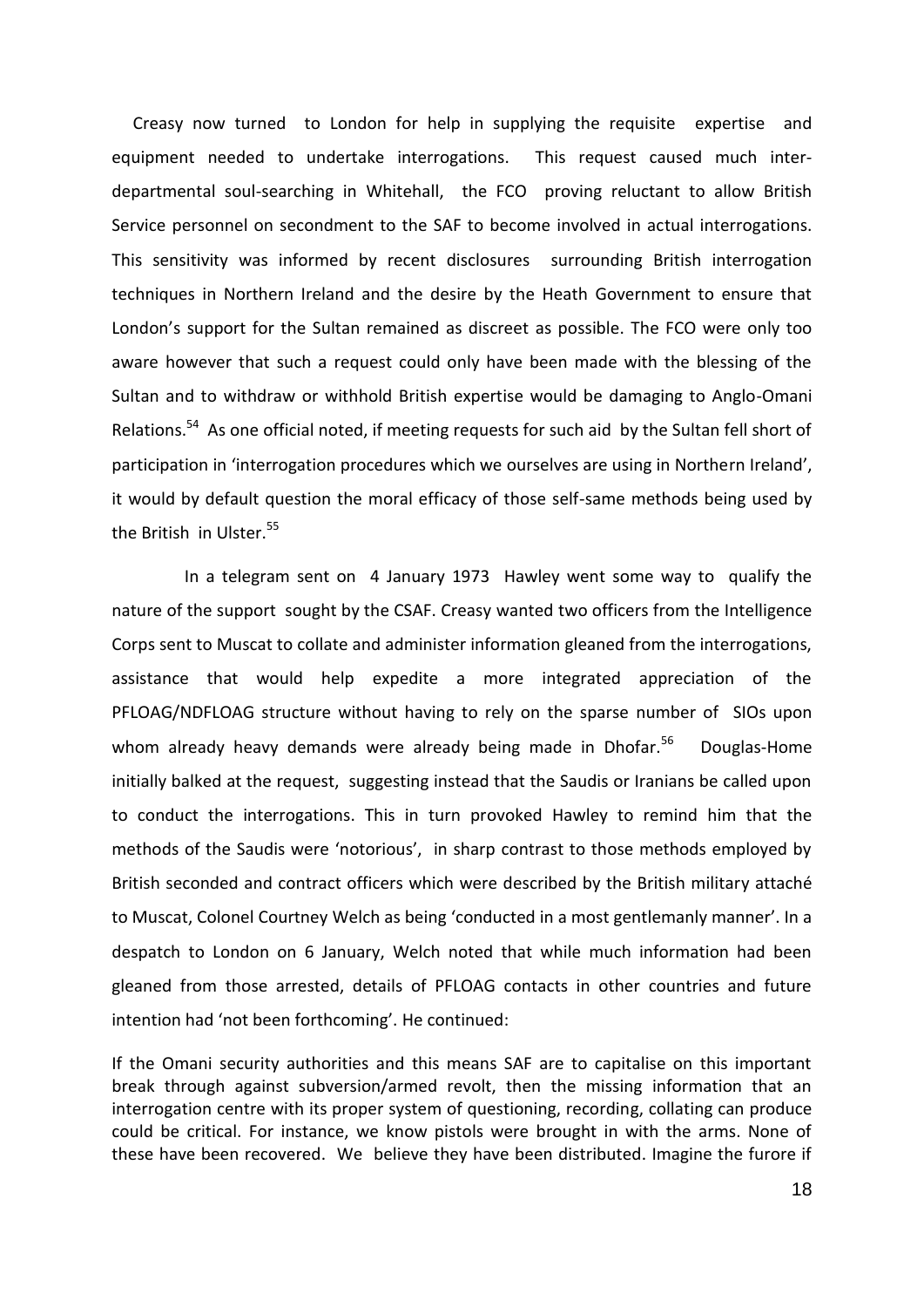one or two are used by PFLOAG hotheads to assassinate Europeans in the Muttrah suq….If the war in Dhofar is to be prosecuted successfully, the North Oman must be kept quiet at this moment. A second front here could bring SAF to its literal knees with unfortunate repercussions, the least of which would be a request for more British aid. <sup>57</sup>

 In the event, the Defence Secretary, Lord Carrington, approved the request for loan personal to help with the administration of the interrogation centre and to initiate Omani officers in British interrogation techniques. The loan agreement was finite however, it being restricted to a period of just one month. <sup>58</sup> Even so, the arrest of further conspirators soon after in the UAE suggests that the loan of these British intelligence officers was crucial to forestalling any recrudescence of PFLOAG cells in north Oman and beyond.<sup>59</sup> Forty of those arrested in the initial stages of Operation Jason were sentenced to death after a brief trial. Of that number, 22 had their sentences commuted to various terms of imprisonment. The rest, including six army officers were all executed by firing squad on three consecutive days in late June 1973. Such efficient, if bloody expression of Omani justice was in marked contrast to the fortuitous circumstances that had led to the discovery of the conspirators. Indeed, after 'Operation Jason', Military Intelligence came to exercise increasing influence across the nascent intelligence structures of the Sultanate that by 1975 (see appendix 1), had as much to do with ensuring the future longevity of the al-Bu-Said dynasty as ensuring the successful prosecution of the COIN campaign in Dhofar.

#### **Conclusion**

 Drawing exact parallels between the conduct of recent COIN campaigns in Iraq and Afghanistan with events in Dhofar and Oman over three decades ago should be avoided. After all, it was an insurgency out of the sight and mind of a global audience, contained within a relatively small area, rural for the most part in nature and where coherence marked alliance politics between London and Muscat. Even so, its echoes still have a discernible resonance. Understanding the tension between support derived from preference or attitude, an support derived from contextual behaviour among a target population, knowing both how to exploit that support as well as the limits of exploitation, and how in turn how the information derived can and should determine the role and use of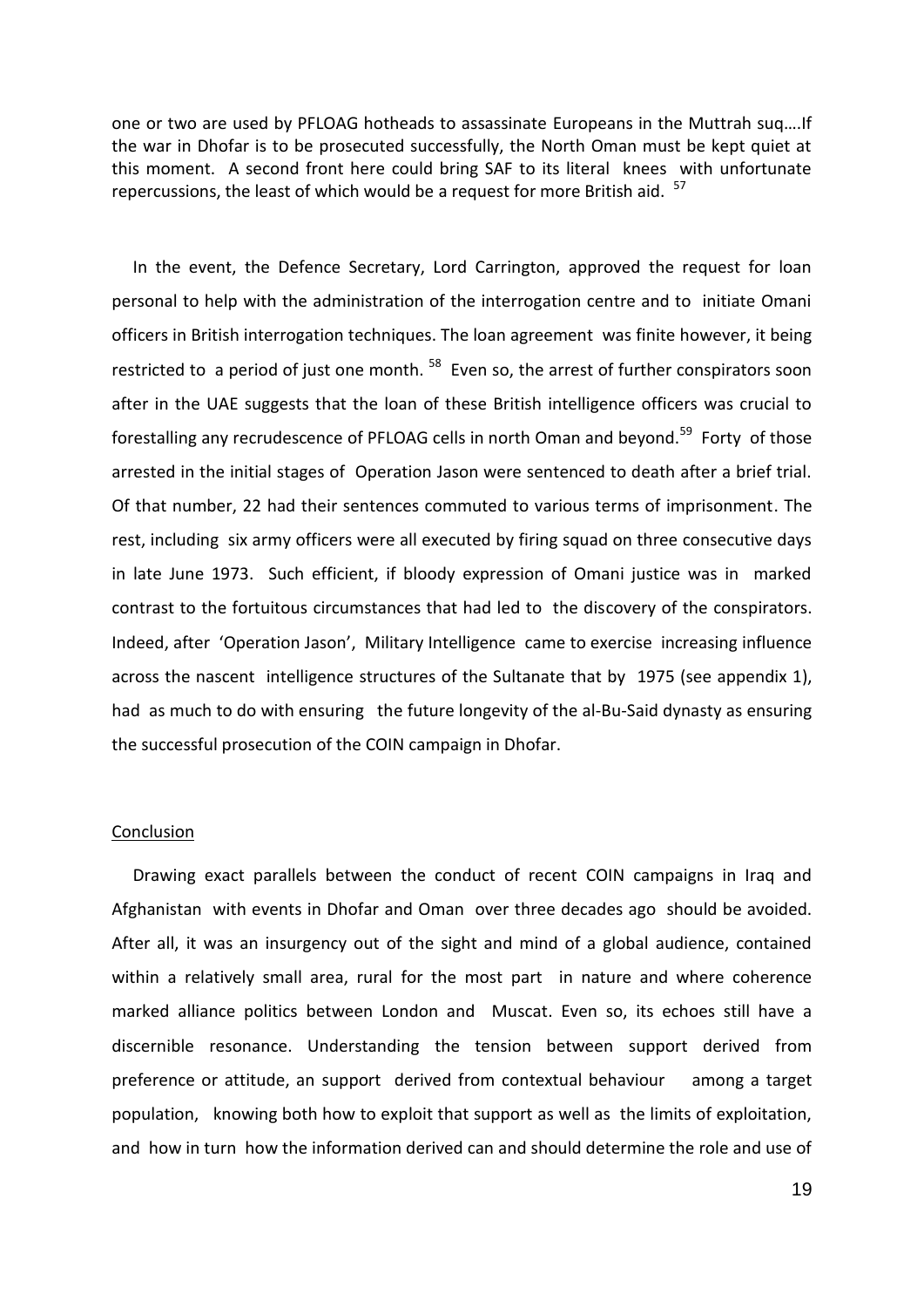intelligence provides a contemporary compass of sorts when the contours of good governance remain conspicuous by their absence.

 In Dhofar, suborning the tribes was crucial to the survival of a dynastic order that had, before 1970, increasingly alienated itself from the very structures it needed to survive, let alone endure. In its ability to connect with the tribal terrain and free from the lassitude of a styptic regime, military intelligence played an important role, hitherto overlooked, in ensuring both the acceptance and longer term legitimacy of the Sultanate across Dhofar. The influence of military intelligence in this conflict was often personal, the links between some SIOs and 'Freds' in particular developing a bond that went beyond the purely instrumental. But perhaps the final word on any lessons learnt should be left to Lt Col. Alan Abbott who served as the intelligence officer for Dhofar Brigade between 1975-1977. Reflecting on his experience he noted that:

[T]he nature of the political and military threat changes very quickly. Hence, what one person thinks was important during one tour of duty can seem alien, or less relevant to someone on a different tour a year later. Of course you have to derive lessons, but on operations you always have to think forwards not backwards. But the human and geographic landscape does not change. The value of understanding the local tribal society (alongside the nature of the ground and the importance of logistics) were lessons learnt [ previously] in Aden, Radfan the Jebel Akhdar campaigns. I think that this is the abiding aspect worth focusing on, rather than trying to draw transitory lessons from particular battles fought 20,10, 5 or even one year earlier.<sup>60</sup>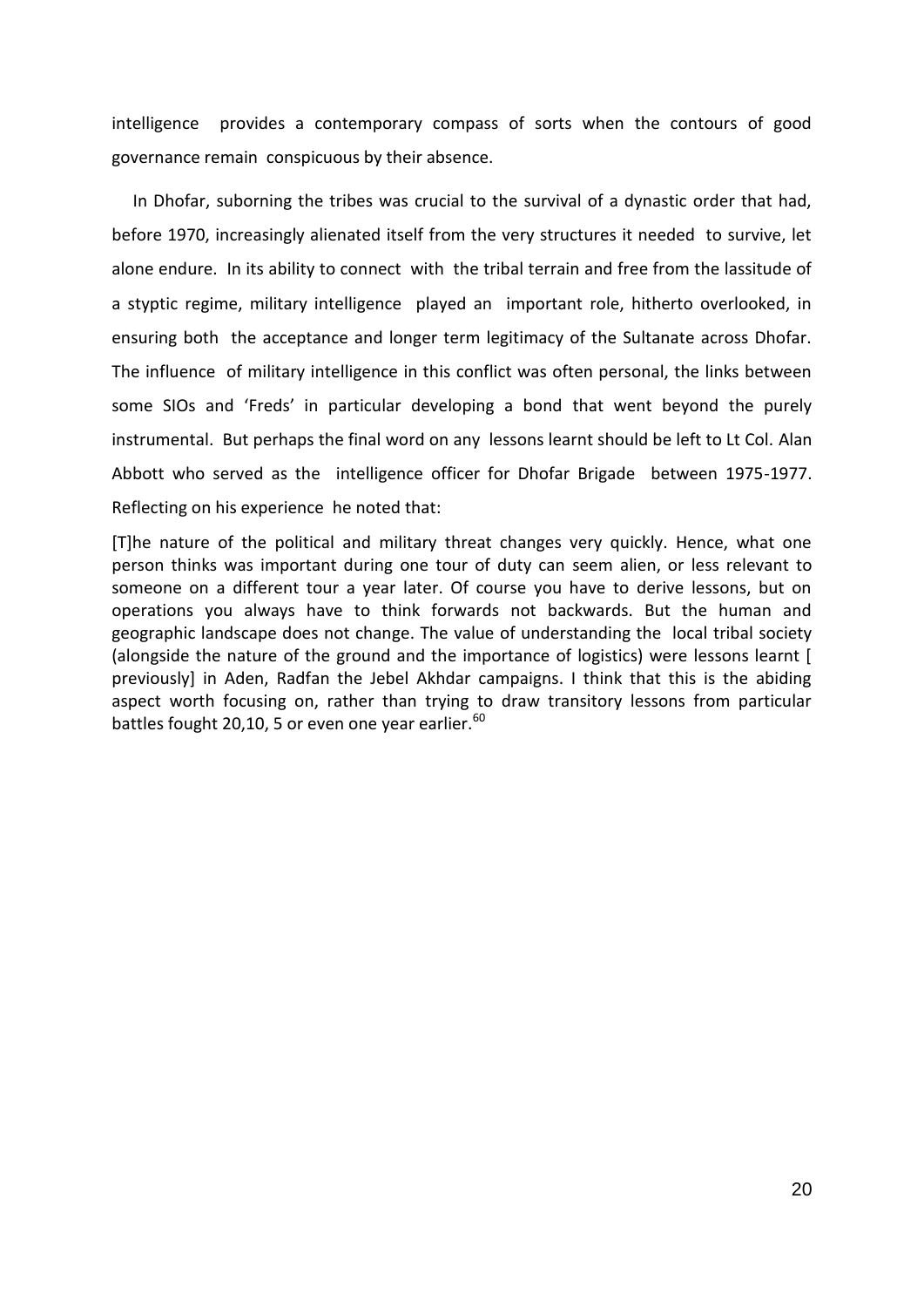Appendix 1



# **Intelligence Chain of Command, Oman & Dhofar 1976**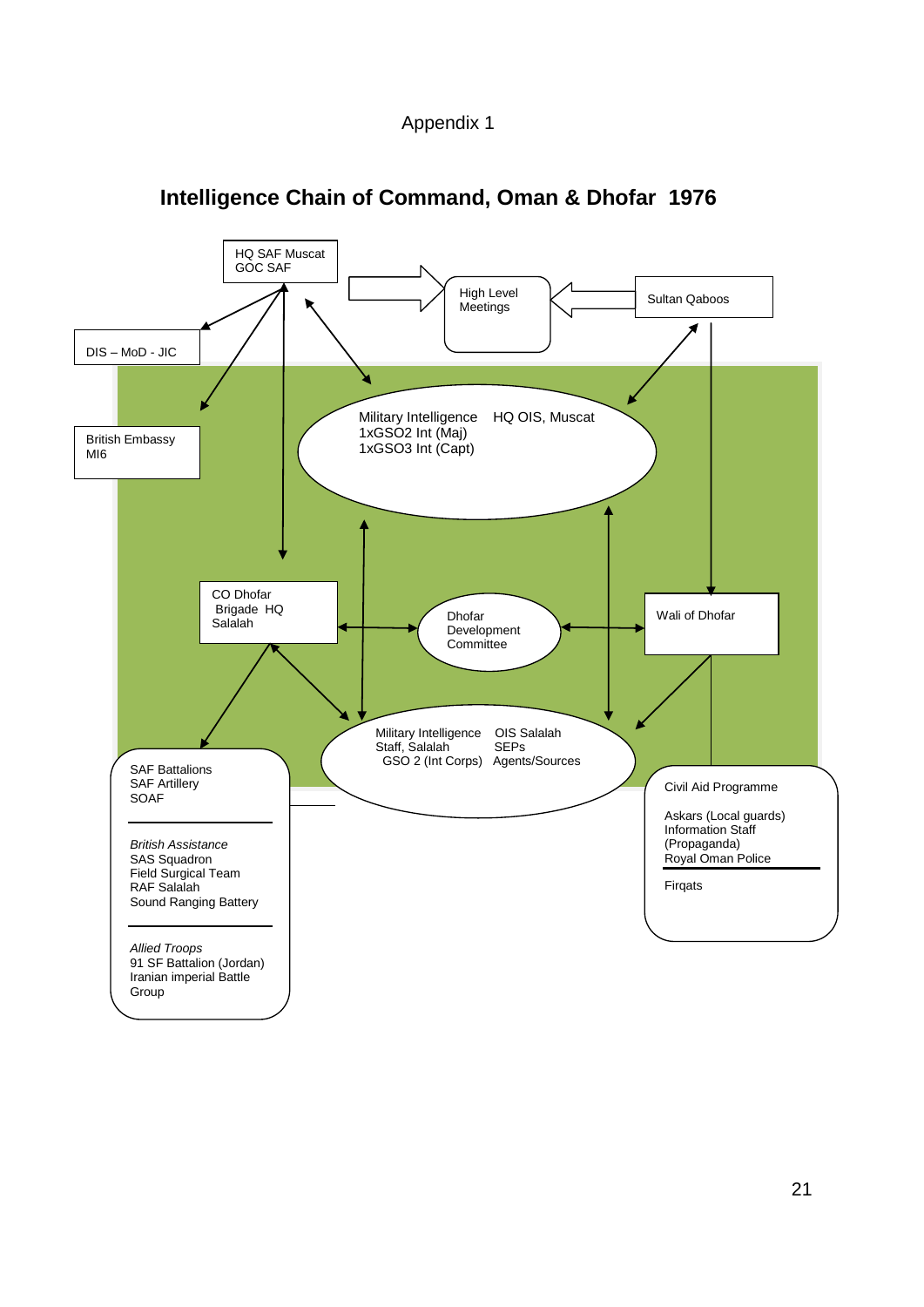1 Tony Jeapes, *SAS Secret War: Codename Operation Storm* (London: Harper Collins, 1996); Tony Geraghty, *Who Dares Wins: The SAS from 1950-1980* (London: Little Brown, 1992). Not all who served in an intelligence capacity in Dhofar had a high opinion of the SAS. Alan Abbott, who served as a GSO3 (Int) in the mid-1970s noted that ' Although excellent fighters they (the SAS) antagonised the OIS (Oman Intelligence Service) by (allegedly) taking planeloads of captured weapons as booty back to Herford in the early days of the campaign'. Such activities undermined a potential source of intelligence derived from weapons analysis. Personal notes: Lessons Learnt by Lt Col (Retd) Alan Abbott, Int Corps MBE, GSO 3 Int, HQ Dhofar Brigade, On Loan Service in 1975-77 under Brigadier John Akehurst.

1

2 See for example, Lt.Col Jon Hawkins, ' Assessing Afghanistan Against Aden and Oman', *Australian Army Journal*, 7/1 (2010), pp.10-13; BRITISH ARMY Field Manuel Countering Insurgency, Vol. 1 – Part 10: January 2010.

<sup>3</sup> See Dale F.Eickelman and M.G. Dennison, 'Arabizing the Omani Intelligence Services: Clash of Cultures?', *International Journal of Intelligence and Counterintelligence',* 7/1 (1994), pp.1-28.

4 Durham University Library Special collections: Papers of Sir Donald Hawley, HAW 14/8/1-134 (Official Correspondence January – April 1974), Letter from Donald Hawley to Lt. Col N. B. Knocker (MoD) 16 January 1974. See also Skeet, *Oman: Politics and Development* (Basingstoke: Macmillan, 1992), p.48.

<sup>5</sup> Durham University Library Special collections: Papers of Sir Donald Hawley, HAW 14/1/30, From Brigadier JDC Graham OBE to Colonel HRD Oldman OBE MC. ' Personal in Confidence', 29 July 1972,

 $6\,$  A vivid description of the appalling social conditions endured by Omanis during this period can be found in John Townsend, *Oman: the Making of a Modern State* (London: Croom Helm, 1974). The failure of Sultan Said bin Taimur to redress the many socio-economic ills of his country was fully recognised by intelligence officers. One DIO declared that, "He[bin Taimur] is fiddling while Rome burns and no one will change him". See Dale F.Eickelman and M.G. Dennison, 'Arabizing the Omani Intelligence Services: Clash of Cultures?', *International Journal of Intelligence and Counterintelligence',* 7/1 (1994), pp.8-9.

 $<sup>7</sup>$  The political agenda of the PFLOAG has been the subject of a number of studies. For two conflicting views</sup> see Fred Halliday, *Arabia without the Sultans* (Harmondsworth: Penguin, 1974), and J.B. Kelly, *Arabia, the Gulf and the West* (London: Harper Collins, 1980), pp.104-63.

<sup>8</sup> Noel Brehony, *Yemen Divided: The Story of a Failed State in South Arabia* (London: I.B. Tauris, 2013), p.76.

<sup>9</sup> Middle East Archive, St Anthony's College, Oxford. File GB165-0336: 'Report of tenure of Command of SAF by Col. D.de C. Smiley from April 1958 to March 1961.

<sup>10</sup> FCO 8/1422, Confidential: from J.M Ides to P.H.H Wright, 'Oman State Office in Italy', 19 March 1970. In this memo, it was stated clearly that ' The Arabian peninsula and the Gulf are vital to Western Europe. Since much of our oil comes from there … [the] stability in Oman is essential to the area as a whole.

 $11$  POWE /63/449 (JIC (68) 24), JIC Report on the Implications of Oil Supplies and British Oil interests in the Middle East), 9 September 1968. Rory Cormac, *Confronting the Colonies: British Intelligence and Counterinsurgency* (London: Hurst, 2013), pp.180-181.

<sup>12</sup> General Sir Michael Rose, ' Counter Insurgency Warfare: Lessons from the Past', *The Journal of the SAF Association*, Issue No.59 (March 2010), p.68.

<sup>13</sup> For such an account see Tony Jeapes, SAS Secret War: Codename Operation Storm (London: Harper Collins, 1996).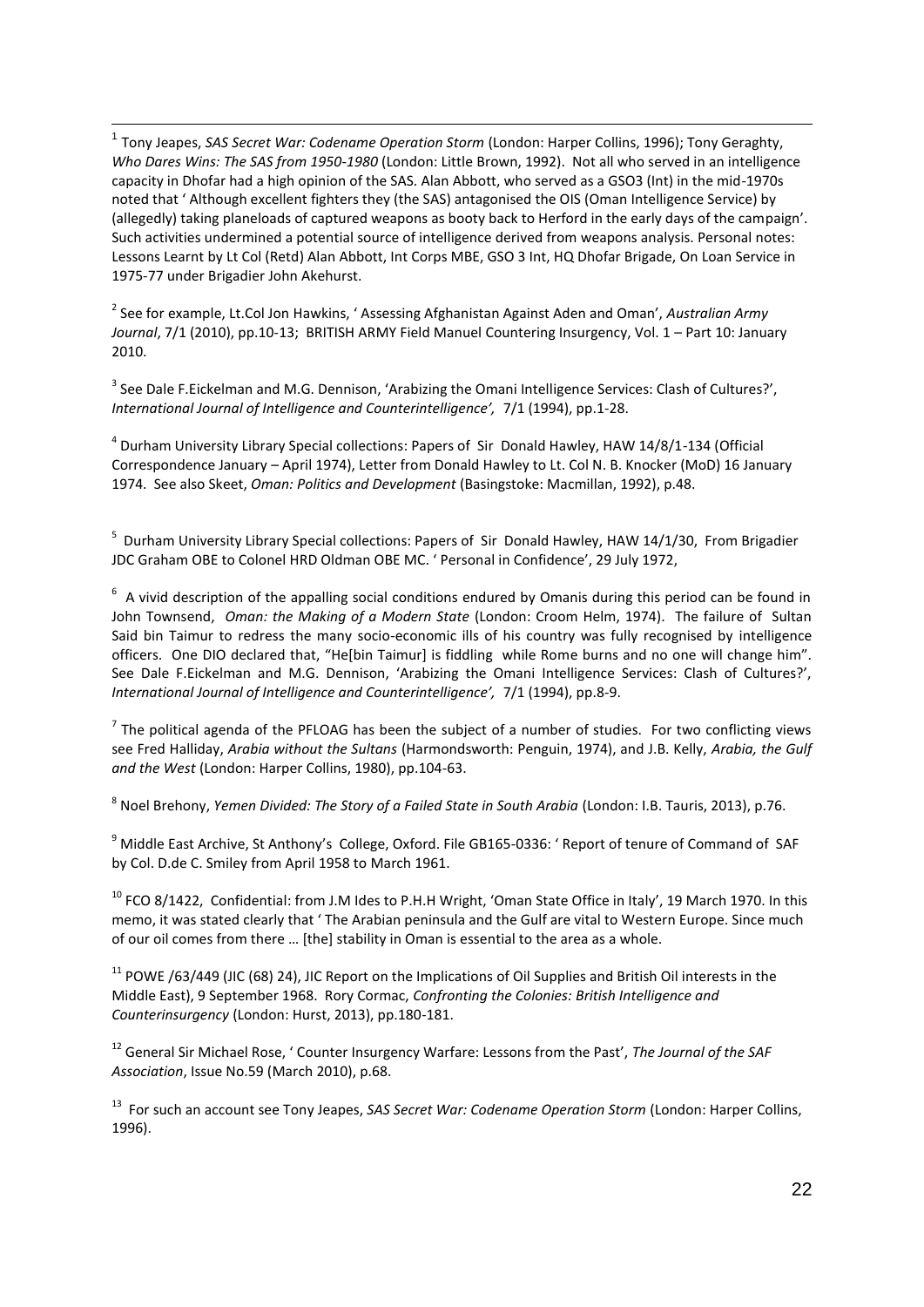14 ICMA/Oman: Accession No.753. Report of SIO Dhofar Salalah 15th February 1972.

<sup>15</sup> Stathis Kalyvas, *The Logic of Violence in Civil Wars* (New York: Cambridge University press, 2006), pp.87-110.

<sup>16</sup> Personal notes: Lessons Learnt by Lt Col (Retd) Alan Abbott, Int Corps MBE, GSO 3 Int, HQ Dhofar Brigade, On Loan Service in 1975-77 under Brigadier John Akehurst.

<sup>17</sup> The failure of Sultan Said bin Taimur to redress the many socio-economic ills of his country was fully recognised by a senior British intelligence officer, working for 'G2Int', the Sultan's Intelligence service. In a cable to his superiors just prior to the Palace coup, this intelligence officer declared that, "He[bin Taimur] is fiddling while Rome burns and no one will change him". See D.F Eickelman and M.G Dennison, ' Arabizing the Omani Intelligence Services: Clash of Cultures', *International Journal of Intelligence and Counter Intelligence*, 7/1(1994), pp.8-9.

18 See Martin Thomas, *Empires of Intelligence: Security Services and Colonial Disorder after 1914* (London: University of California Press, 2008), pp.1-8.

<sup>19</sup> ICMA/Oman: Accession No.1140. Papers of Major D.J.Venn Intelligence Corps (November 1971 – November 1972) GSO 3 Operations and Intelligence.

 $20$  Eickelman and Dennison, p.8.

<sup>21</sup> Quoted in Eickelman and Dennison, pp.9-10. See also Dale F. Eickelmann, 'Intelligence in an Arab Gulf State', in Roy Godson (ed), *Comparing Foreign Intelligence* (London: Pergamon-Brassey's, 1988), pp.107-8.

<sup>22</sup> See for example Peter Thwaites, *Muscat Command* (London: Leo Cooper, 1995), pp.20-21. Thwaites reveals that because of the suspicions of Sultan bin Taimur , he neutered the efforts of his DIO, Bob Brown to provide accurate operational intelligence to SAF troops fighting on the Jebel Dhofar.

<sup>23</sup> NA/DEFE 25/186 Secret: From Secretary For Foreign and Commonwealth Affairs to the Secretary of State for Defence, ' Special Air Service (SAS Assistance to the Sultanate of Oman), 4 September 1970.

<sup>24</sup> NA/DEFE 25/186. Secret: SAS Assistance in the Sultanate of Oman, 17 August 1970. The original intelligence section deployed with the BATT was WO2 Bill Birrel, WO2 Bill Capper, Cpl David Duncan, L/Cpl Joe Davis, L/Cpl Pete Davis.

<sup>25</sup> An account of the Secondment to the Sultan of Muscat's Armed Forces (January 1971 – August 1972), by Captain D.J.Venn, Intelligence Corps, GSO3 Operations and Intelligence Headquarters, Dhofar. (Unpublished), p.13. As time went on these leaflets came to target particular vulnerabilities faced by the 'adoo. For example, leaflets came to extol the virtues of medical facilities set up by BATT along the coastal plain, knowing full well that many 'adoo suffered from malaria.

<sup>26</sup> See John Akehurst, *We Won a War: The Campaign in Oman 1965-*1975 (Salisbury: Michael Russell, 1982), p.28; ICMA/Oman: Accession No:748. Brief notes on conclusion of loan service tour in Sultanate of Oman (ORD) January-May 1979 by W.M.W Jackson.

 $27$  I am grateful to Lt. Col. Alan Abbott MBE for pointing out the importance of weapons analysis.

<sup>28</sup> An account of the Secondment to the Sultan of Muscat's Armed Forces (January 1971 – August 1972), by Captain D.J.Venn, Intelligence Corps, GSO3 Operations and Intelligence Headquarters, Dhofar. (Unpublished), p.10.

<sup>29</sup> Personal notes: Lessons Learnt by Lt Col (Retd) Alan Abbott, Int Corps MBE, GSO 3 Int, HQ Dhofar Brigade, On Loan Service in 1975-77 under Brigadier John Akehurst. Point 5.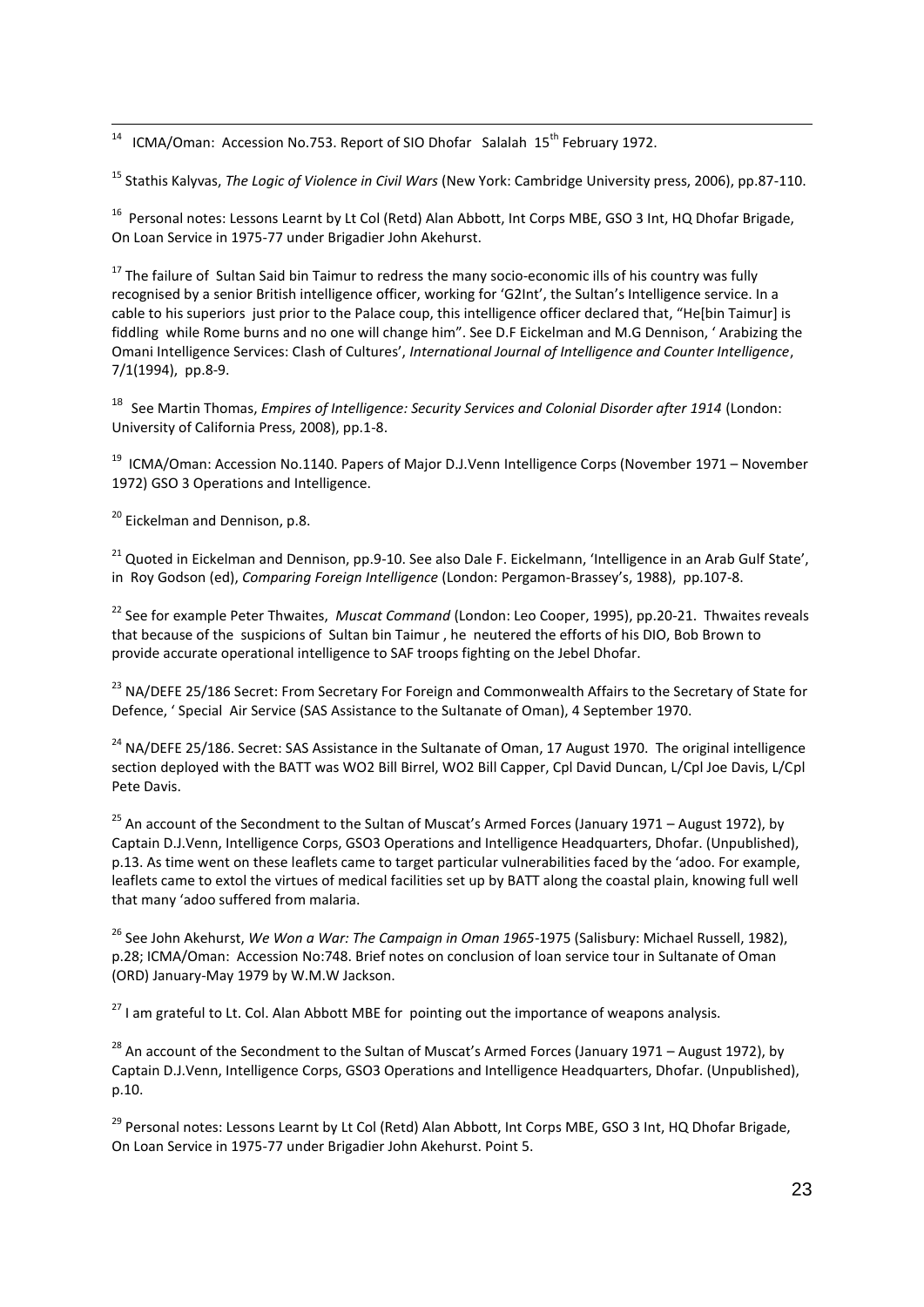<sup>30</sup> ICMA/Oman: Accession No.1140. Papers of Major D.J Venn, Intelligence Corps (November 1971-72 GSO3 Ops and Intelligence). Email correspondence with Brigadier David Venn, 7 May 2009.

 $31$  An account of the Secondment to the Sultan of Muscat's Armed Forces (January 1971 – August 1972), by Captain D.J.Venn, Intelligence Corps, GSO3 Operations and Intelligence Headquarters, Dhofar. (Unpublished), pp.23-4. The Riyal Saidi was replaced by the Omani riyal in 1973.

<sup>32</sup> ICMA/Oman: Accession No.753. ' From SIO Dhofar, Salalah. Subject Food Supplies ', 15 February 1972. Reliability of a source was denoted by a letter and numeral suffix. For example C6 meant 'source fairly reliable but information provided could not be judged', while B2 was 'source usually reliable, information probably true.

<sup>33</sup>ICMA/Oman: Accession No.94. Papers of WO2 S.H Ravens. The Intelligence Corps cell produced a 'Defector and Prisoner of War Debrief Report, in essence a 25 point questionnaire for each SEP. Aside from the normal name, tribe, age and unit, it included questions on training, foreign aid, intelligence, communications, attitudes of the population towards the guerrillas, re-supply routes and so forth.

<sup>34</sup> ICMA/Oman: Accession Ref ' Intelligence Report Camel Train Movements: INT/13 List 'C' JAN/FEB 72 – Int Cell DHOFAR', 18 February 1972.

<sup>35</sup> ICMA/Oman : Accession Ref ' Intelligence Report Camel Train Movements: INT/13 List 'C' JAN/FEB 72 – Int Cell DHOFAR', 18 February 1972.

<sup>36</sup> Se[e www.britains-small-wars.com/Desert\\_song/Hearts.htm](http://www.britains-small-wars.com/Desert_song/Hearts.htm) Accessed on 1 October 2010. Even so, such projects were crucial statements of physical intent. However incremental, such projects should not be judged only in volume, but impact relative to the size of the population. Because the population was small on the Jebel the magnitude of the impact was relatively high, making it hard for the 'adoo to compete for behavioural support.

<sup>37</sup> Peterson, pp.251-253.

1

<sup>38</sup> ICMA/Oman: Accession No. 2782. Papers of Lieutenant Colonel Mike Jackson.

<sup>39</sup> ICMA/Oman: Accession No.753. 'Second Debrief Report for Ali Salim Tamaan – SEP 360, Intelligence Cell, Dhofar (Ref: INT/8/6) 6 January 1972.

<sup>40</sup> Email correspondence with British Army Colonel (retired) 3 June 2010. Name withheld on request.

<sup>41</sup> ICMA /Oman : Accession No.904. Warrant Officer Steve Ravens, Defector and Prisoner of War Debrief Report

 $42$  An account of the Secondment to the Sultan of Muscat's Armed Forces (January 1971 – August 1972), by Captain D.J.Venn, Intelligence Corps, GSO3 Operations and Intelligence Headquarters, Dhofar. (Unpublished), p.17.

 $43$  ICMA/Oman. Irregular forces – SAF view: Origin and Formation of the Firgats(sic). (Undated)

<sup>44</sup> NA/FCO 8/2233/337937. Secret: From Col. C.E Welch. Defence Attaché Report, British Embassy Muscat, 29 November 1973.

<sup>45</sup> Imperial War Museum Sound Recording 22124, David Mason Reel 2. See also ICMA/Oman (undated Irregular forces – SAF view: Origin and Formation of the Firqats(sic). In this report, it was noted of the Firqa that they are 'Completely unreliable and unpredictable. [They] argue over what to do, usually end up doing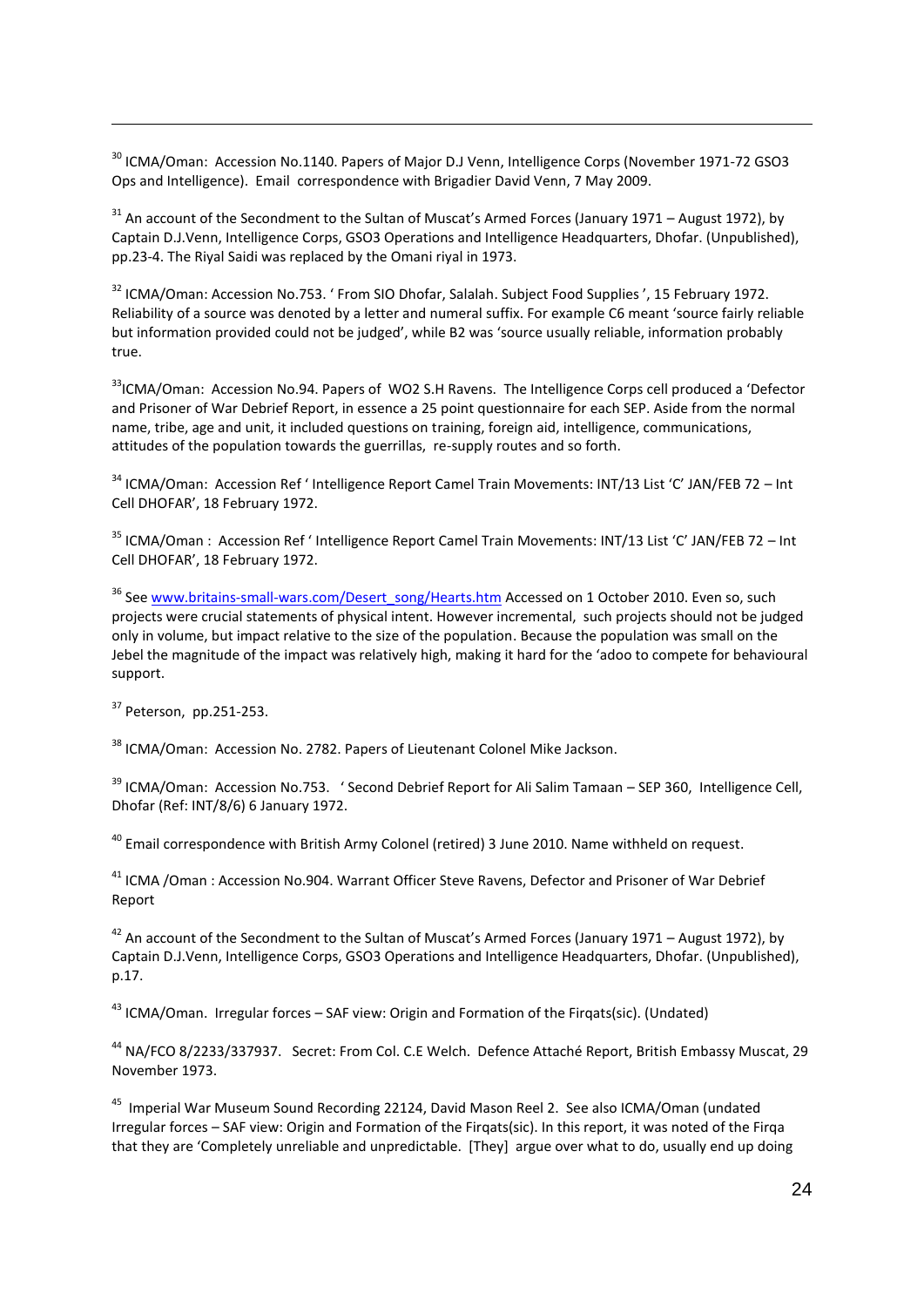nothing and will seize the slightest excuse such as rain, sickness, family trouble to avoid an operation. After weeks of this sort of behaviour the same men are very likely to rush off without prompting and conduct a successful raid. Such raids may be to rescue a family member or to rustle cattle.

<sup>46</sup> Some 11 Firqa units operated with BATTS by 1972. These ranged in size from about 25 tribesmen in the case of the *Firqa Salahadin* to 140 in the *Firqa Khalid bin Walid* who recruited mainly from the Bayt Maasheni tribe.

<sup>47</sup> Personal notes: Lessons Learnt by Lt Col (Retd) Alan Abbott, Int Corps MBE, GSO 3 Int, HQ Dhofar Brigade, On Loan Service in 1975-77 under Brigadier John Akehurst, point 4. Firqats.

<sup>48</sup> FCO 8/2018 338047 Secret: From D.F Hawley, British Embassy Muscat to P.R.H Wright, Middle East Department FCO, ' PFLOAG Plot', 15 January 1973.

<sup>49</sup> FC0 8/2018 338047, Top Secret: From Major General Timothy Creasy to His Majesty Qaboos bin Said, Annex "C", Organisation and Future Intentions of PFLOAG in Northern Oman, 4 January 1973.

<sup>50</sup> FCO 8/2018 338047, Secret: Brief on Operation Jason for Distribution to Ministers and Embassies; FCO 8/2018 338047, Top Secret: From Major General Timothy Creasy to His Majesty Qaboos bin Said, Annex "C", Organisation and Future Intentions of PFLOAG in Northern Oman, 4 January 1973.

<sup>51</sup> FCO 8/2018 338047 Secret: Letter from Donald Hawley, British Embassy Muscat to P.H.R Wright, Middle East Department FCO, Subject: PFLOAG plot, 15 January 1973.

<sup>52</sup> DEFE 25/186. Confidential: Covert letter accompanying report of Defence attaché Col. Welch from Donald Hawley to AlecDouglas-Home, 14 January 1973.

<sup>53</sup> FC0 8/2018 338047. Top Secret: From Major General Timothy Creasy to His Majesty Qaboos bin Said, 4 January 1973, p.2.

<sup>54</sup> FCO 8/2018 338047 Secret: From P.R.H Wright to Mr Le Quesne, Subject: Oman – Request for Interrogation Team, 4 January 1073

<sup>55</sup> FCO 8/2018 338047 Secret: From C.M Le Quesne to Mr Coles, 10 January 1973.

<sup>56</sup> FCO 8/2018 338047 Secret: Telegram From Muscat to FCO: Subject PFLOAG, 4 January 1973.

<sup>57</sup> FCO 8/2018 338047 Secret: Telegram From Defence attaché Muscat to MODUK, 6 January 1973.

<sup>58</sup> FCO 8/2018 338047 Secret: Telegram from FCO to Muscat, 16 January 1973.

<sup>59</sup>FCO 8/2018 338047 Confidential: Telegram from British Embassy Dubai to FCO, Muscat, Doha, Bahrain, Kuwait, 24 January 1973.

<sup>60</sup> Personal notes: Lessons Learnt by Lt Col (Retd) Alan Abbott, Int Corps MBE, GSO 3 Int, HQ Dhofar Brigade, On Loan Service in 1975-77 under Brigadier John Akehurst, point 27: History.

### Bibliography

1

Akehurst, John. *We Won a War: The Campaign in Oman 1965-*1975 (Salisbury: Michael Russell, 1982)

ARMY Field Manuel Countering Insurgency, Vol. 1 – Part 10: January 2010.